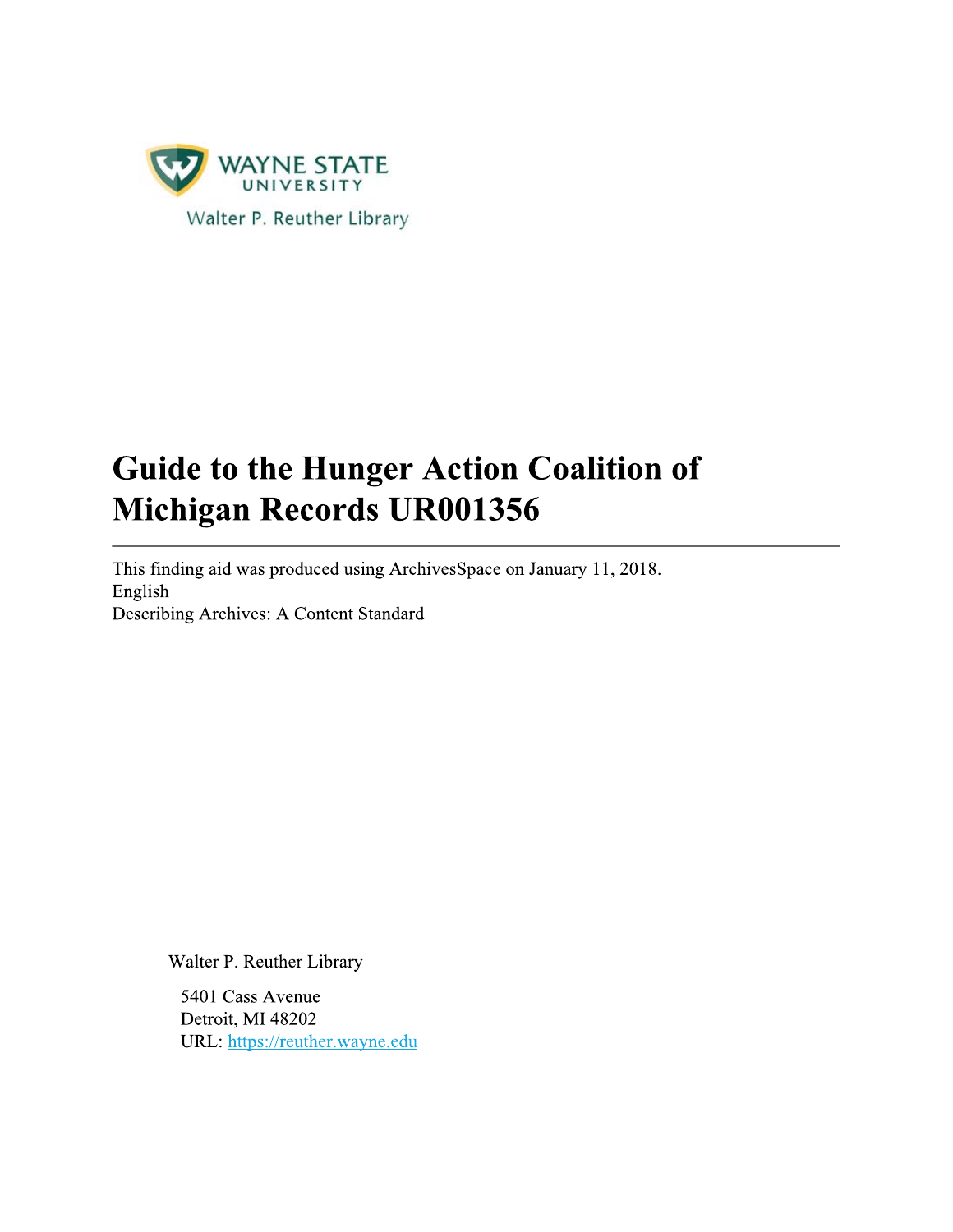# <span id="page-1-0"></span>**Table of Contents**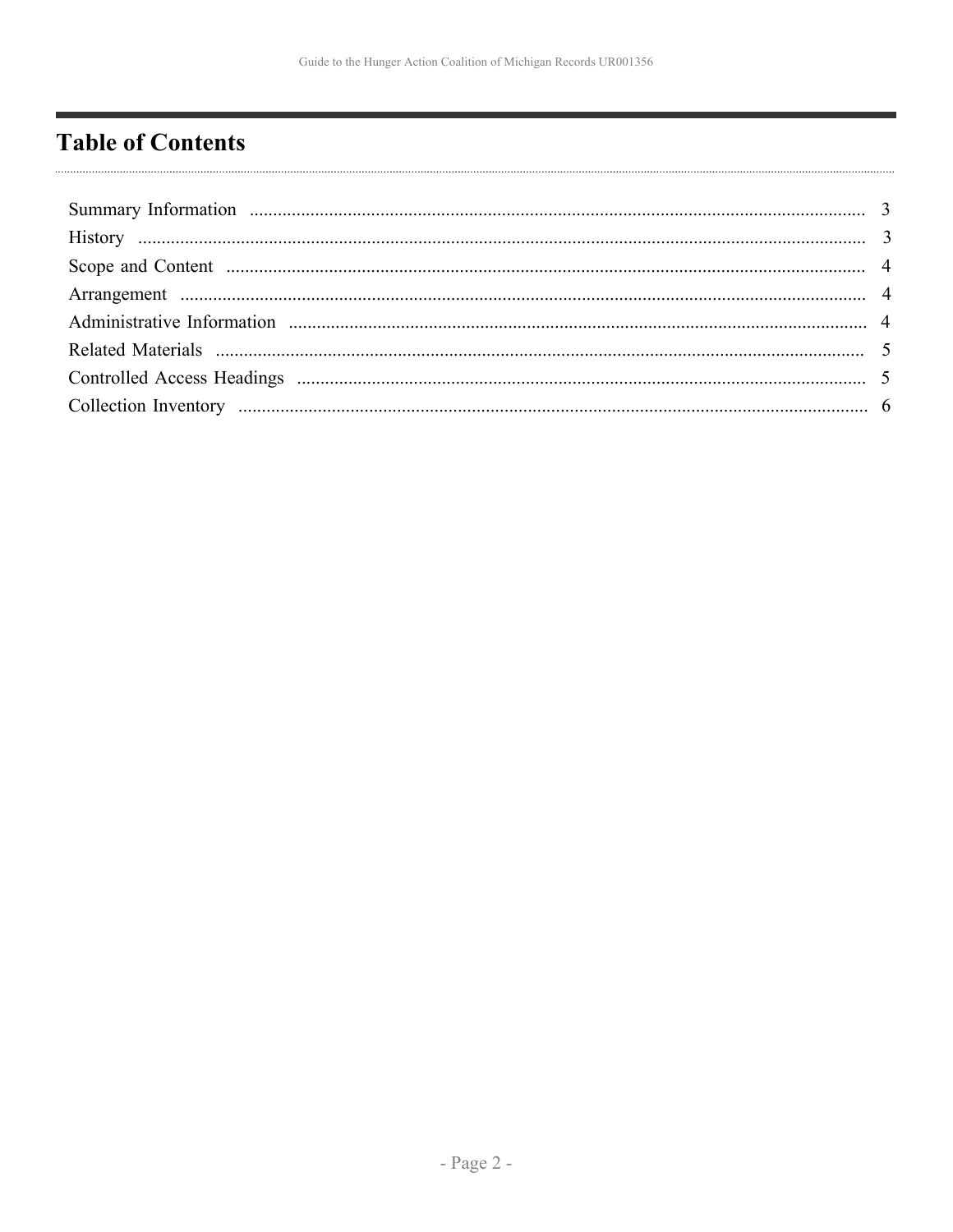### <span id="page-2-0"></span>**Summary Information**

| <b>Repository:</b>                  | Walter P. Reuther Library                                                                                                                                                                                                                                                                                                                                                                                             |
|-------------------------------------|-----------------------------------------------------------------------------------------------------------------------------------------------------------------------------------------------------------------------------------------------------------------------------------------------------------------------------------------------------------------------------------------------------------------------|
| <b>Title:</b>                       | Hunger Action Coalition of Michigan Records                                                                                                                                                                                                                                                                                                                                                                           |
| ID:                                 | UR001356                                                                                                                                                                                                                                                                                                                                                                                                              |
| Date [inclusive]:                   | 1969-1988                                                                                                                                                                                                                                                                                                                                                                                                             |
| Date [bulk]:                        | 1978-1986                                                                                                                                                                                                                                                                                                                                                                                                             |
| <b>Physical Description:</b>        | 13.5 Linear Feet 13 SB, 1 MB                                                                                                                                                                                                                                                                                                                                                                                          |
| Language of the<br><b>Material:</b> | English                                                                                                                                                                                                                                                                                                                                                                                                               |
| Language of the<br><b>Material:</b> | Material entirely in English.                                                                                                                                                                                                                                                                                                                                                                                         |
| Abstract:                           | This collection contains the materials of the Southeastern Michigan<br>Food Coalition (SEMFCO) which later became the Hunger Action<br>Coalition of Michigan. This collection dates from 1969 to 1988<br>with the bulk of the records from 1978 to 1986. Topics include local<br>advocacy groups, food programs and cooperatives, committees, task<br>forces, projects, educational and training materials, and more. |

### **Citation Style**

"Hunger Action Coalition of Michigan, Box [#], Folder [#], Walter P. Reuther Library, Archives of Labor and Urban Affairs, Wayne State University"

#### **^** [Return to Table of Contents](#page-1-0)

#### <span id="page-2-1"></span>**History**

This organization began as the Southeastern Michigan Food Coalition (SEMFCO). This organization was founded during 1977 by local groups who were concerned with the hunger problem in the United States. They thought that collaboration between the emergency food providers and other groups would be the best way to take on the challenges. In the beginning there was a sole employee in SEMFCO but in time the organization grew to at least 6 staff members at one point. Over time a slideshow was developed and newsletters and bulletins were sent out by the organization to educate and inform. SEMFCO was compiled of a number of committees and task forces and an example of that is the Emergency Food Providers' Council. 1978 was when the Emergency Food Providers' Council became part of SEMFCO,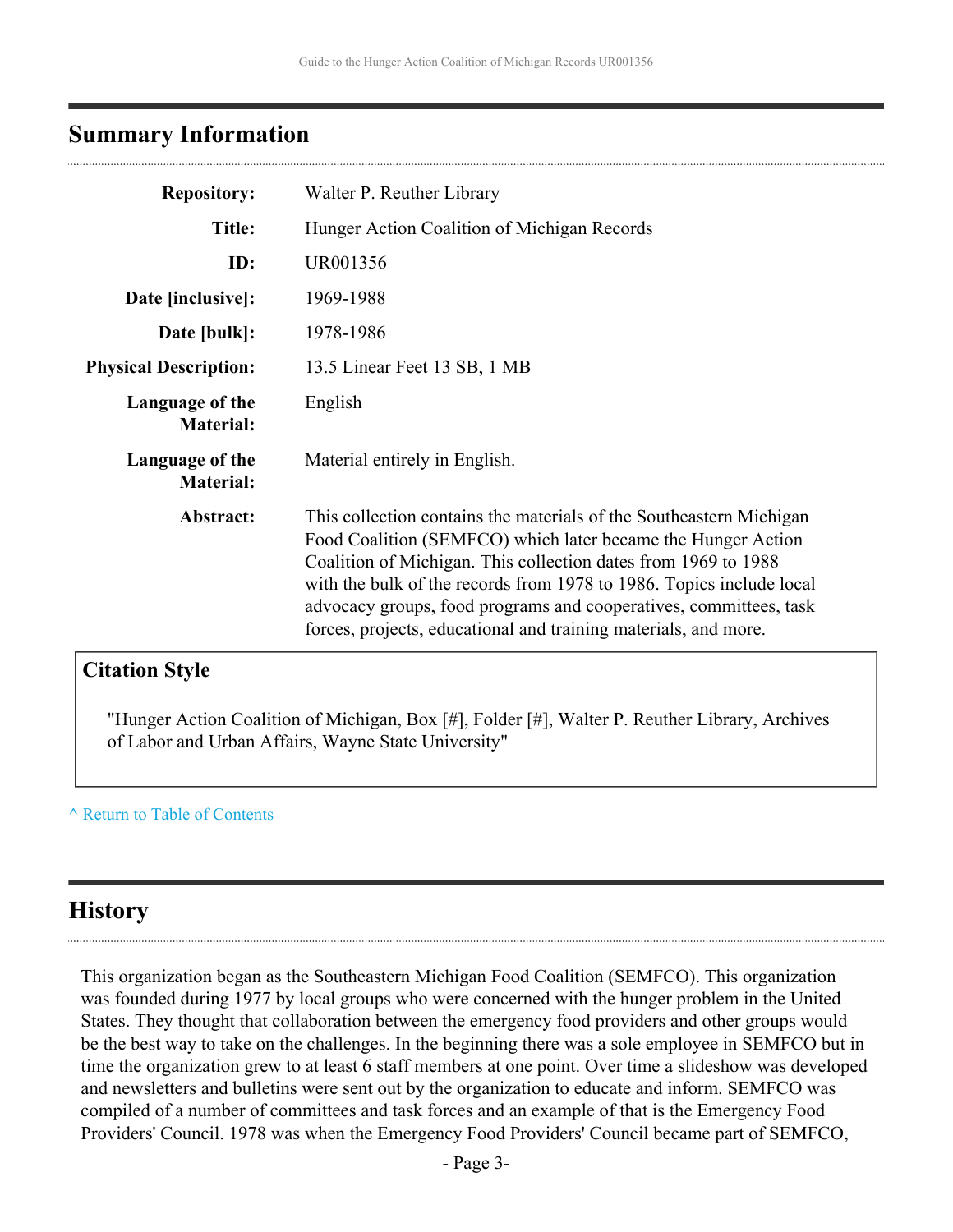designed in order to assist with problems with food stamps. SEMFCO was also involved in a number of different undertakings to try and help those in need and the organizations helping those individuals. In 1984, the Emergency Food Communication Network started, which was a SEMFCO/United Community Services (UCS) collaboration, to help facilitate information transmission from different groups that was important during the economic downturn. Two years later, UCS was no longer involved.

Eventually SEMFCO became the Hunger Action Coalition of Michigan.

**^** [Return to Table of Contents](#page-1-0)

## <span id="page-3-0"></span>**Scope and Content**

The materials in this collection relate to the organization's founding and was known as the Southeastern Michigan Food Coalition (SEMFCO). The records include correspondence, newsletters, surveys, training and conference materials and more spanning from 1969 to 1988. Some of the topics include the Emergency Food Communications Network, emergency food providers and programs, government budgets and programs, and the surplus cheese distribution.

**^** [Return to Table of Contents](#page-1-0)

### <span id="page-3-1"></span>**Arrangement**

Folders are listed by their location within each box. They are not necessarily arranged, so any given subject may be dispersed throughout the entire collection.

**^** [Return to Table of Contents](#page-1-0)

## <span id="page-3-2"></span>**Administrative Information**

#### **Publication Statement**

Walter P. Reuther Library

5401 Cass Avenue Detroit, MI 48202 URL:<https://reuther.wayne.edu>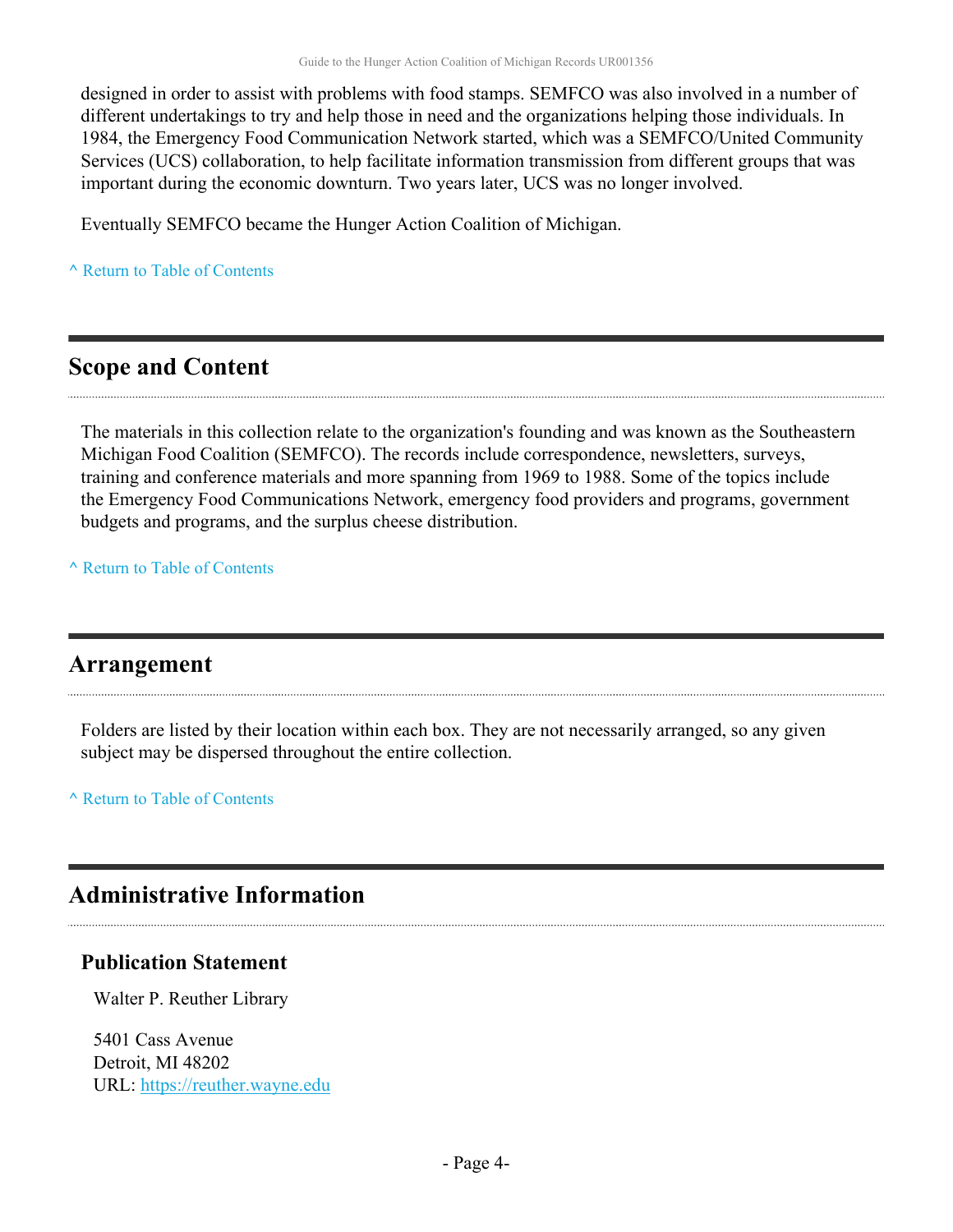#### **Acquisition**

This collection was deposited to the Walter P. Reuther Library by Shirley Powell, the Executive Director, in 1988.

#### **Processing History**

Processed and finding aid written by Danielle Golling in December, 2017.

#### **Access**

Collection is open for research.

#### **Use**

Refer to the Walter P. Reuther Library "Rules for Use of Archival Materials." Restrictions: Researchers may encounter records of a sensitive nature – personnel files, case records and those involving investigations, legal and other private matters. Privacy laws and restrictions imposed by the Library prohibit the use of names and other personal information which might identify an individual, except with written permission from the Director and/or the donor.

#### **^** [Return to Table of Contents](#page-1-0)

# <span id="page-4-0"></span>**Related Materials**

#### **Related Materials**

United Community Services collections

**^** [Return to Table of Contents](#page-1-0)

# <span id="page-4-1"></span>**Controlled Access Headings**

- Food stamps
- Food relief
- Detroit (Mich.)
- Michigan
- Food cooperatives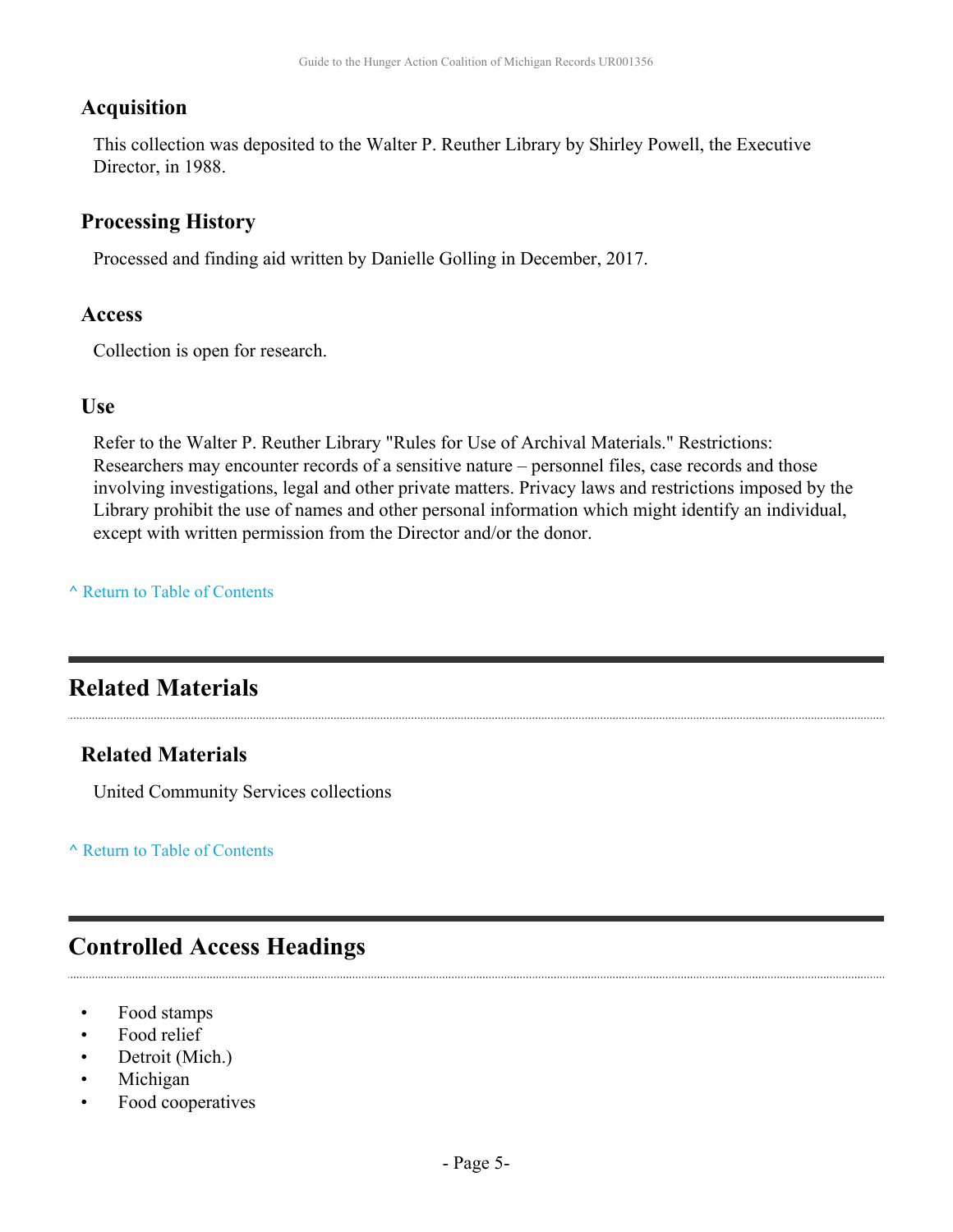$\cdots$ 

# <span id="page-5-0"></span>**Collection Inventory**

 $\ddotsc$ 

| <b>Title/Description</b>                                                                                     | <b>Instances</b> |                     |
|--------------------------------------------------------------------------------------------------------------|------------------|---------------------|
| Annual Meeting; Flyers, 1982-1983                                                                            | Box 1            | Folder 1            |
| Annual Meeting; Correspondence, 1985                                                                         | Box 1            | Folder <sub>2</sub> |
| Annual Meeting, 1984                                                                                         | Box 1            | Folder 3            |
| Annual Meeting, 1983                                                                                         | Box 1            | Folder 4            |
| Annual Meeting, 1978-1982                                                                                    | Box 1            | Folder 5            |
| Constitution and By-Laws                                                                                     | Box 1            | Folder 6            |
| Applications, Correspondence, and Organizational Records, c. 1985                                            | Box 1            | Folder <sub>7</sub> |
| Board of Directors' Orientation Materials, Organization and<br><b>Structure Charts and Related Materials</b> | Box 1            | Folder 8            |
| Application, Correspondence, and Notes                                                                       | Box 1            | Folder 9            |
| SEMFCO/UCS Emergency Food Communication Network; VISTA,<br>1984-1986                                         | Box 1            | Folder 10           |
| Monthly Calendar, 1984                                                                                       | Box 1            | Folder 11           |
| Monthly Calendar, 1983                                                                                       | Box 1            | Folder 12           |
| Fundraising; Car Wash, 1984                                                                                  | Box 1            | Folder 13           |
| Fundraising; Ecumenical Review Board                                                                         | Box 1            | Folder 14           |
| Fundraising; Letters, 1982-1985                                                                              | Box 1            | Folder 15           |
| Fundraising; Publication; "Ways and Means Handbook", 1978                                                    | Box 1            | Folder 16           |
| Steering Committee; Agendas, Correspondence, Minutes, Notices<br>and Reports, 1986-1987                      | Box 1            | Folder 17           |
| Emergency Food Providers Council, 1983                                                                       | Box 1            | Folder 18           |
| Steering Committee; Membership Guidelines and Criteria,<br>1982-1986                                         | Box 1            | Folder 19           |
| Executive Committee; Correspondence, Minutes, Reports and<br>Notices, 1983-1985                              | Box 1            | Folder 20           |
| Finance Committee; Reports, 1980-1984                                                                        | Box 1            | Folder 21           |
| Fundraising Committee; Article and Policy, c. 1985                                                           | Box 1            | Folder 22           |
| Steering Committee; Nominating Committee, 1979-1980                                                          | Box 1            | Folder 23           |
| Personal Committee; Forms, Manual, Reports                                                                   | Box 1            | Folder 24           |
| Volunteers; Invitations and Publications, 1983-1984                                                          | Box 1            | Folder 25           |
|                                                                                                              |                  |                     |

Volunteers; Action Reconciliation Service for Peace, 1980-1985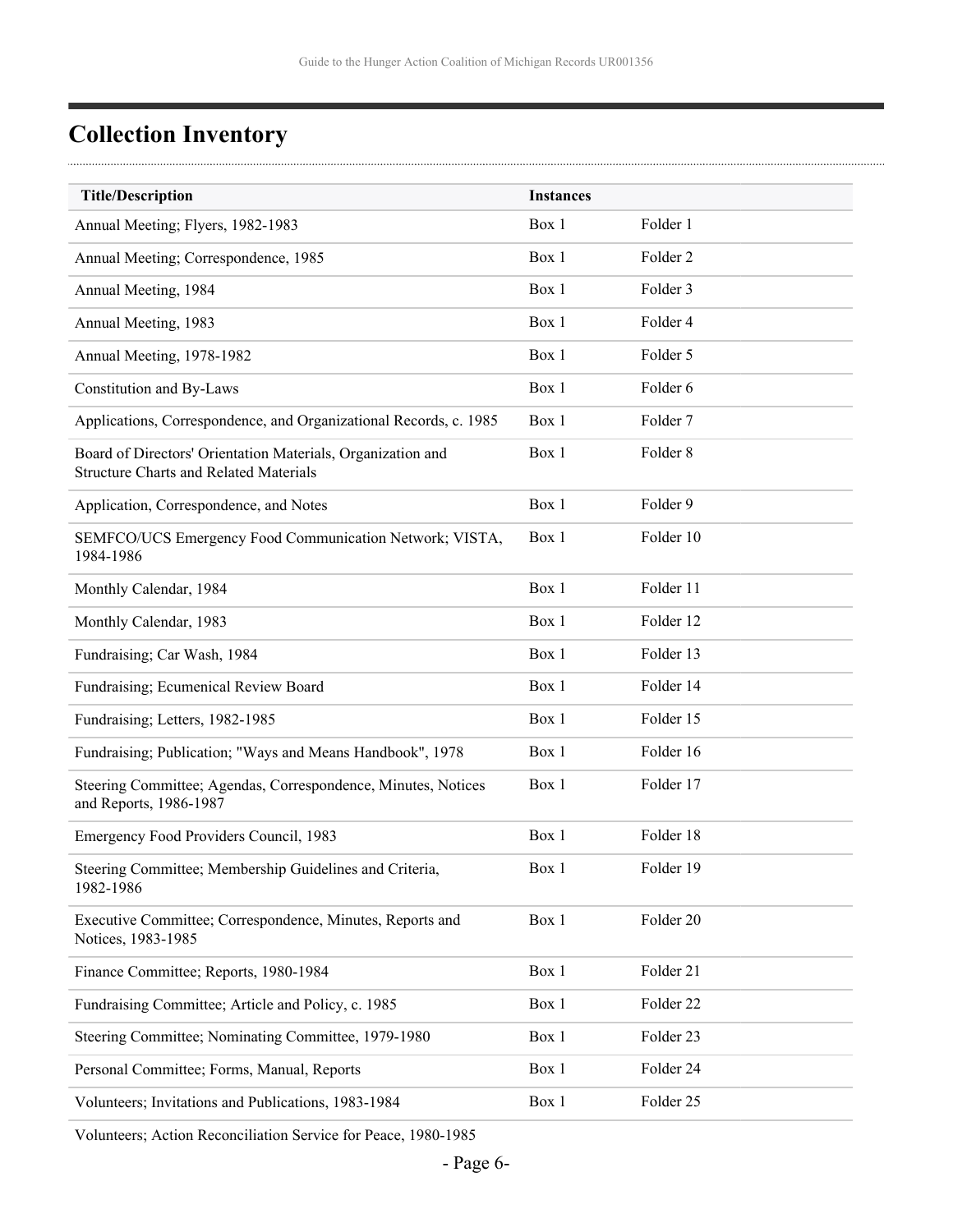|                                                                        | Box 1 | Folder 26 |  |
|------------------------------------------------------------------------|-------|-----------|--|
| Volunteers; ACTION/VISTA, 1977-1986                                    | Box 1 | Folder 27 |  |
| Volunteers; Jesuit Volunteers Corps, 1984-1988                         | Box 1 | Folder 28 |  |
| Volunteers; Marygrove Co-op Education Program, 1981                    | Box 1 | Folder 29 |  |
| Volunteers; Summer Youth Employment Program, 1980-1981                 | Box 1 | Folder 30 |  |
| Volunteers; University of Michigan School of Social Work, 1980         | Box 1 | Folder 31 |  |
| Volunteers; University of Michigan School of Social Work,<br>1985-1986 | Box 1 | Folder 32 |  |
| "Bringing It Home" Slideshow; Artwork                                  | Box 1 | Folder 33 |  |
| Notebook                                                               | Box 1 | Folder 34 |  |
| "Bringing It Home" Slideshow; Background                               | Box 1 | Folder 35 |  |
| "Bringing It Home" Slideshow; Drafts                                   | Box 1 | Folder 36 |  |
| "Bringing It Home" Slideshow; Flyer, 1979                              | Box 1 | Folder 37 |  |
| "Bringing It Home" Slideshow; Media                                    | Box 1 | Folder 38 |  |
| "Bringing It Home" Slideshow; Script, 1979                             | Box 1 | Folder 39 |  |
| "Bringing It Home" Slideshow; Sources                                  | Box 1 | Folder 40 |  |
| Co-ops; Information and Report, c. 1982                                | Box 1 | Folder 41 |  |
| Co-ops; Information, c. 1978-1979                                      | Box 1 | Folder 42 |  |
| Co-ops; Administration                                                 | Box 1 | Folder 43 |  |
| Co-ops; "Cooperatives and Credit Unions of Michigan", 1986             | Box 1 | Folder 44 |  |
| Co-ops; "A Report to Governor William G. Milliken", 1979 October       | Box 1 | Folder 45 |  |
| Co-ops; Publication; "A Guide to Cooperative Alternatives", 1979       | Box 1 | Folder 46 |  |
| Co-ops; Manual; "A Manual on Co-op Depots", 1970                       | Box 1 | Folder 47 |  |
| Co-ops; Newsletters and Questionnaire, 1978-1979                       | Box 1 | Folder 48 |  |
| Co-ops; Organizations, 1976-1980                                       | Box 1 | Folder 49 |  |
| Co-ops; Good and Plenty, 1979-1982                                     | Box 1 | Folder 50 |  |
| Co-ops; 3-4-3 Food Co-op, 1976-1979                                    | Box 1 | Folder 51 |  |
| Co-ops; Training, c. 1979-1982                                         | Box 1 | Folder 52 |  |
| Co-ops; Food Buying Clubs                                              | Box 1 | Folder 53 |  |
| Food Stamps; Flyers, c. 1980                                           | Box 1 | Folder 54 |  |
| Food Stamps; Booklets and Publications, c. 1979                        | Box 1 | Folder 55 |  |
| Food Stamps; Questions and Answers                                     | Box 1 | Folder 56 |  |
| Correspondence and Flyers, c. 1980-1985                                | Box 1 | Folder 57 |  |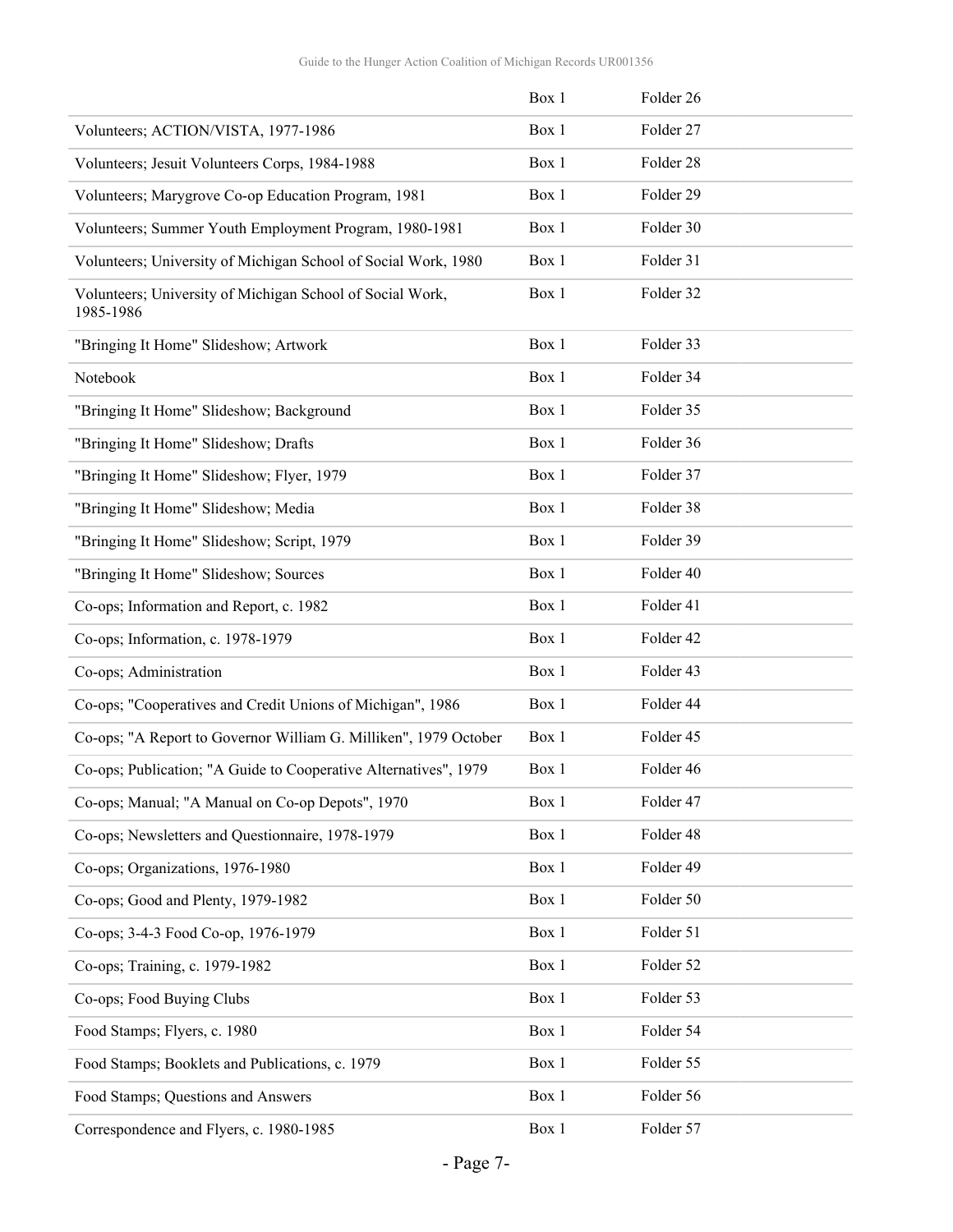| Church Options Flyer                                                                              | Box 2 | Folder 1            |
|---------------------------------------------------------------------------------------------------|-------|---------------------|
| Michigan Food System Conference; Registration Forms, 1980                                         | Box 2 | Folder <sub>2</sub> |
| Michigan Food System Conference; Handouts and Notes, 1980                                         | Box 2 | Folder 3            |
| Michigan Food System Conference and Industry/Advocacy<br>Conference                               | Box 2 | Folder 4            |
| Michigan Food System Conference and Industry/Advocacy<br>Conference; Finances                     | Box 2 | Folder 5            |
| Michigan Food System Conference; Endorsements, 1980-1981                                          | Box 2 | Folder 6            |
| Michigan Food System Conference; Evaluations                                                      | Box 2 | Folder <sub>7</sub> |
| Michigan Food System Conference; Facilitators and Participants                                    | Box 2 | Folder <sub>8</sub> |
| Infant Formula Action Coalition Rally, 1979                                                       | Box 2 | Folder 9            |
| Michigan Food System Conference; Mailing List                                                     | Box 2 | Folder 10           |
| Michigan Food System Conference; Public Service Announcements,<br>1980                            | Box 2 | Folder 11           |
| Michigan Food System Conference; Planning                                                         | Box 2 | Folder 12           |
| Michigan Food System Conference; Planning; Conference Sites                                       | Box 2 | Folder 13           |
| Michigan Food Systems Conference; Directory and Proceedings                                       | Box 2 | Folder 14           |
| Michigan Food Systems Conference, 1979-1980                                                       | Box 2 | Folder 15           |
| Michigan Food Systems Conference; Financial Materials                                             | Box 2 | Folder 16           |
| Michigan Food Systems Conference; Brochures and<br>Correspondence, 1980                           | Box 2 | Folder 17           |
| Emergency Food Providers Task Force; Minutes, 1983                                                | Box 2 | Folder 18           |
| Emergency Food Providers Task Force; Minutes, 1984                                                | Box 2 | Folder 19           |
| Needs Assessment Survey                                                                           | Box 2 | Folder 20           |
| Emergency Food Providers Task Force; Questionnaire                                                | Box 2 | Folder 21           |
| Emergency Food Providers; Training Packet                                                         | Box 2 | Folder 22           |
| Emergency Food Providers; Resource List and Maps                                                  | Box 2 | Folder 23           |
| Emergency Food Providers; Sub-Committee; Evaluations and<br>Report                                | Box 2 | Folder 24           |
| Emergency Food Providers; Sub-Committee; Planning - Training<br>Session                           | Box 2 | Folder 25           |
| United Community Services of Metropolitan Detroit; Emergency<br>Services Task Force, c. 1983-1985 | Box 2 | Folder 26           |
| Emergency Food Providers Council Meetings, 1984-1986                                              | Box 2 | Folder 27           |
| Documentation Project; Originals of Forms and Mailings                                            | Box 2 | Folder 28           |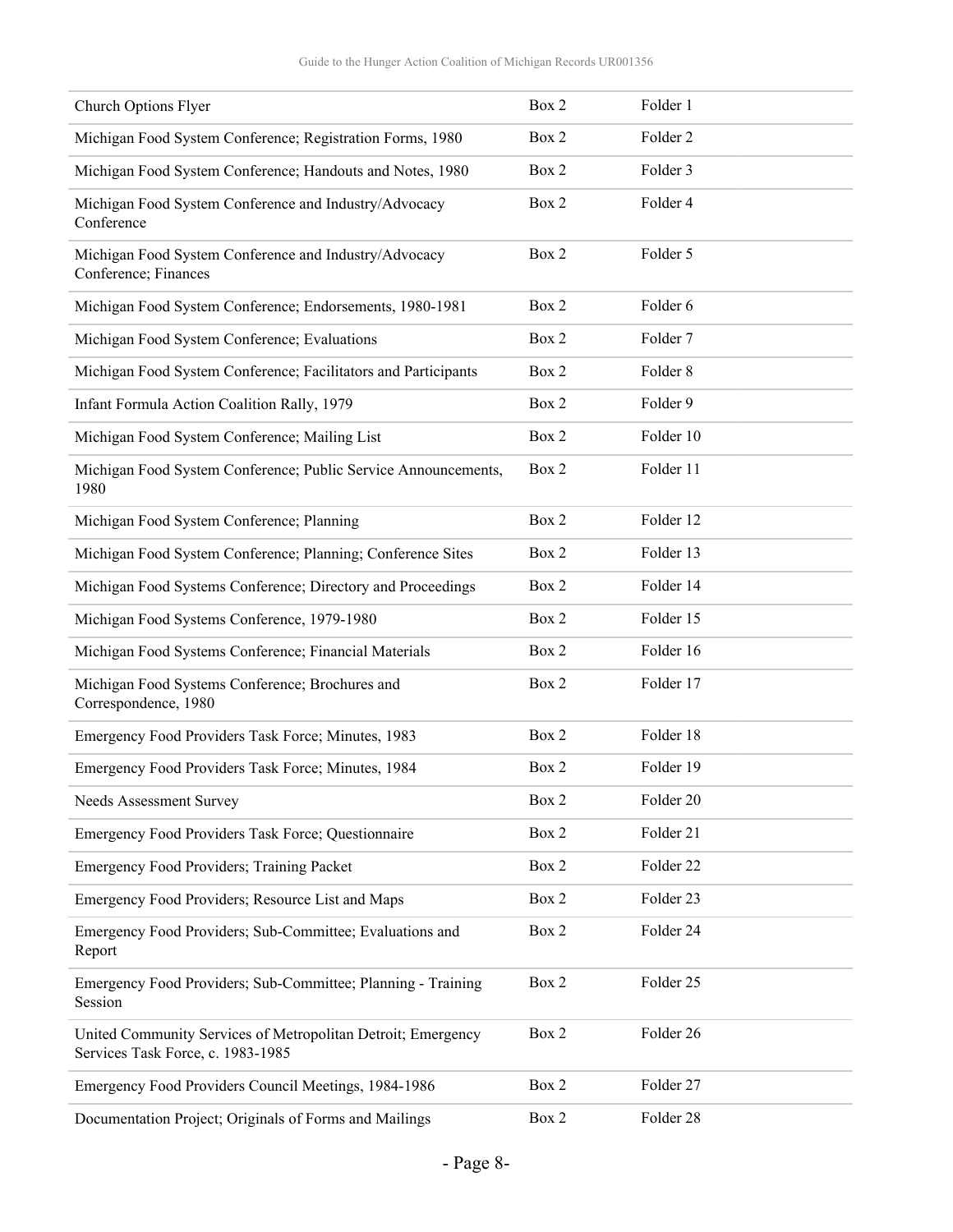| Emergency Food Providers; Issues, c, 1978-1984                                                                   | Box 2 | Folder 29           |
|------------------------------------------------------------------------------------------------------------------|-------|---------------------|
| SEMFCO/UCS Emergency Food Communication Network;<br>Correspondence, Forms, and Project Committee Membership List | Box 2 | Folder 30           |
| Emergency Food Collection Drives; Beans and Pita Bread, 1983                                                     | Box 2 | Folder 31           |
| Emergency Food Collection Drives; Boy Scouts, 1983                                                               | Box 2 | Folder 32           |
| Emergency Food Collection Drives; Christmas, 1980 and 1985                                                       | Box 2 | Folder 33           |
| Emergency Food Collection Drives; Operation Can-Do, 1980-1987<br>$(1 \text{ of } 2)$                             | Box 2 | Folder 34           |
| Emergency Food Collection Drives; Operation Can-Do, 1980-1987<br>$(2 \text{ of } 2)$                             | Box 2 | Folder 35           |
| Donations; Detroit Barristers' Association, 1982-1987                                                            | Box 2 | Folder 36           |
| Donations; Correspondence, 1980-1987                                                                             | Box 2 | Folder 37           |
| TV2 Hunger Week Hot Line, 1982 November 1-5                                                                      | Box 2 | Folder 38           |
| Project P.R.O.T.E.I.N., 1986-1987                                                                                | Box 2 | Folder 39           |
| Thanksgiving and Christmas Donations and Programs, 1980-1986                                                     | Box 2 | Folder 40           |
| Emergency Food Collection Drives; WLLZ-Little Caesars "Wheels<br>for Meals", 1985                                | Box 2 | Folder 41           |
| Donations; World Food Day, 1987                                                                                  | Box 2 | Folder 42           |
| Emergency Food Providers Council; Correspondence, Flyers, and<br>Newspaper Clippings (copies), 1978-1985         | Box 2 | Folder 43           |
| Emergency Food Providers Council; Commodity Food Committee,<br>1984-1985                                         | Box 2 | Folder 44           |
| Emergency Food Providers Council; Communications Network<br>Project, 1983-1985                                   | Box 2 | Folder 45           |
| Emergency Food Providers Council; Coordination Project,<br>1982-1984                                             | Box 2 | Folder 46           |
| Emergency Food Providers Council; Correspondence, 1980-1984                                                      | Box 2 | Folder 47           |
| Emergency Food Providers Council; Fund Distribution, 1985-1986                                                   | Box 2 | Folder 48           |
| Breastfeeding Survey and Information                                                                             | Box 3 | Folder 1            |
| Emergency Food Collection Drives; Operation Can-Do, 1985-1986                                                    | Box 3 | Folder <sub>2</sub> |
| Community Food and Nutrition Program and Community Services<br>Administration Regulations, 1978-1982             | Box 3 | Folder 3            |
| Child Care; Feeding, 1978-1981                                                                                   | Box 3 | Folder 4            |
| Child Nutrition, 1980-1983                                                                                       | Box 3 | Folder 5            |
| Child Nutrition, 1980-1981                                                                                       | Box 3 | Folder 6            |
| Education; Brochures, Flyers, and Program                                                                        | Box 3 | Folder 7            |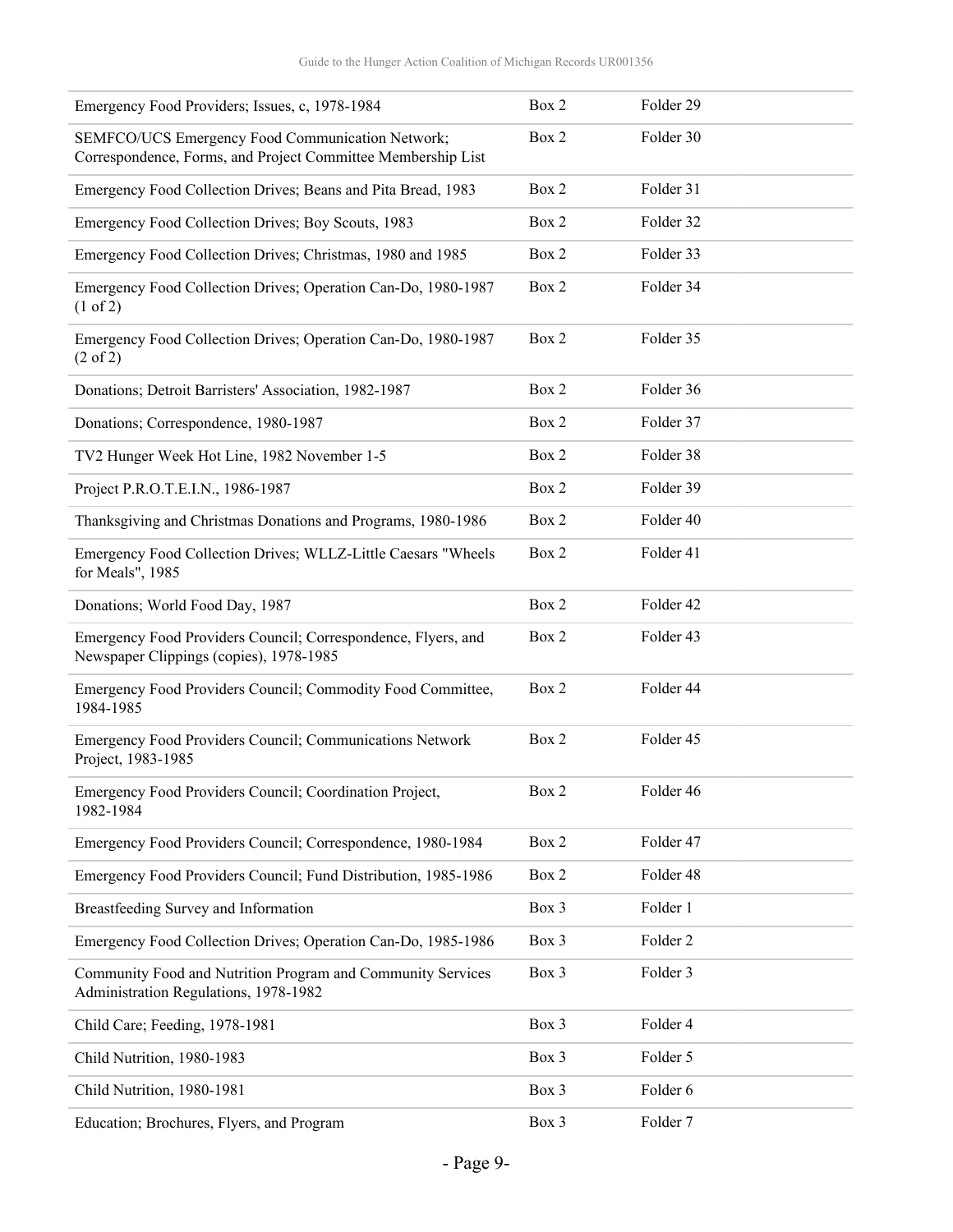| Education; Presentations, 1986-1987                                                                    | Box 3 | Folder <sub>8</sub>  |
|--------------------------------------------------------------------------------------------------------|-------|----------------------|
| Action Alert, 1983-1985                                                                                | Box 3 | Folder 9             |
| Action Alert, c. 1979-1980                                                                             | Box 3 | Folder 10            |
| Advocacy Task Force, c. 1978-1979                                                                      | Box 3 | Folder 11            |
| Advocacy Task Force; Correspondence, Minutes, and Related<br>Papers, 1976-1981                         | Box 3 | Folder 12            |
| Advocacy Task Force; Mailing List                                                                      | Box 3 | Folder 13            |
| Advocacy Task Force; Voting Rights Petition; Petitioners List, 1981                                    | Box 3 | Folder 14            |
| Action Alert, Flyers, and Related Papers                                                               | Box 3 | Folder 15            |
| Food Labeling, c. 1979-1980                                                                            | Box 3 | Folder 16            |
| Food Stamps; F.A.C.T. Campaign Cost Estimates                                                          | Box 3 | Folder 17            |
| Food Stamps; Current Crisis, c. 1980-1983                                                              | Box 3 | Folder 18            |
| Food Stamps; Education Materials, c. 1979-1980                                                         | Box 3 | Folder 19            |
| Food Stamps; Report on Wayne County, 1979                                                              | Box 3 | Folder 20            |
| Food Stamps; Correspondence, 1976-1979                                                                 | Box 3 | Folder 21            |
| Food Stamps; Workfare                                                                                  | Box 3 | Folder <sub>22</sub> |
| Food Stamps; Sites, 1976-1979                                                                          | Box 3 | Folder <sub>23</sub> |
| GA Emergency Relief                                                                                    | Box 3 | Folder 24            |
| White House Conference on Food, Nutrition and Health; Newspaper<br>Clipping (copy), 1969               | Box 3 | Folder 25            |
| Infant Feeding; Focus Hope, WIC, Infact, 1981-1984                                                     | Box 3 | Folder 26            |
| Monitoring; Instructions, Reports, and Survey                                                          | Box 3 | Folder 27            |
| Nutrition Education and Training Programs                                                              | Box 3 | Folder 28            |
| President's Task Force; Correspondence, Newspaper Clippings,<br>Press Releases, and Reports, 1983-1984 | Box 3 | Folder 29            |
| School Breakfast, c, 1978-1983 (1 of 2)                                                                | Box 3 | Folder 30            |
| School Breakfast, c, 1978-1983 (2 of 2)                                                                | Box 3 | Folder 31            |
| School Lunch, 1978-1981                                                                                | Box 3 | Folder 32            |
| School Meals, 1978-1984                                                                                | Box 3 | Folder 33            |
| Projects; Congregational Hunger Survey, 1980                                                           | Box 3 | Folder 34            |
| Projects; Resources                                                                                    | Box 3 | Folder 35            |
| Projects; "How to Feed the Hungry" Notebook                                                            | Box 3 | Folder 36            |
| Projects; Emergency Needs Program Training, 1985                                                       | Box 3 | Folder 37            |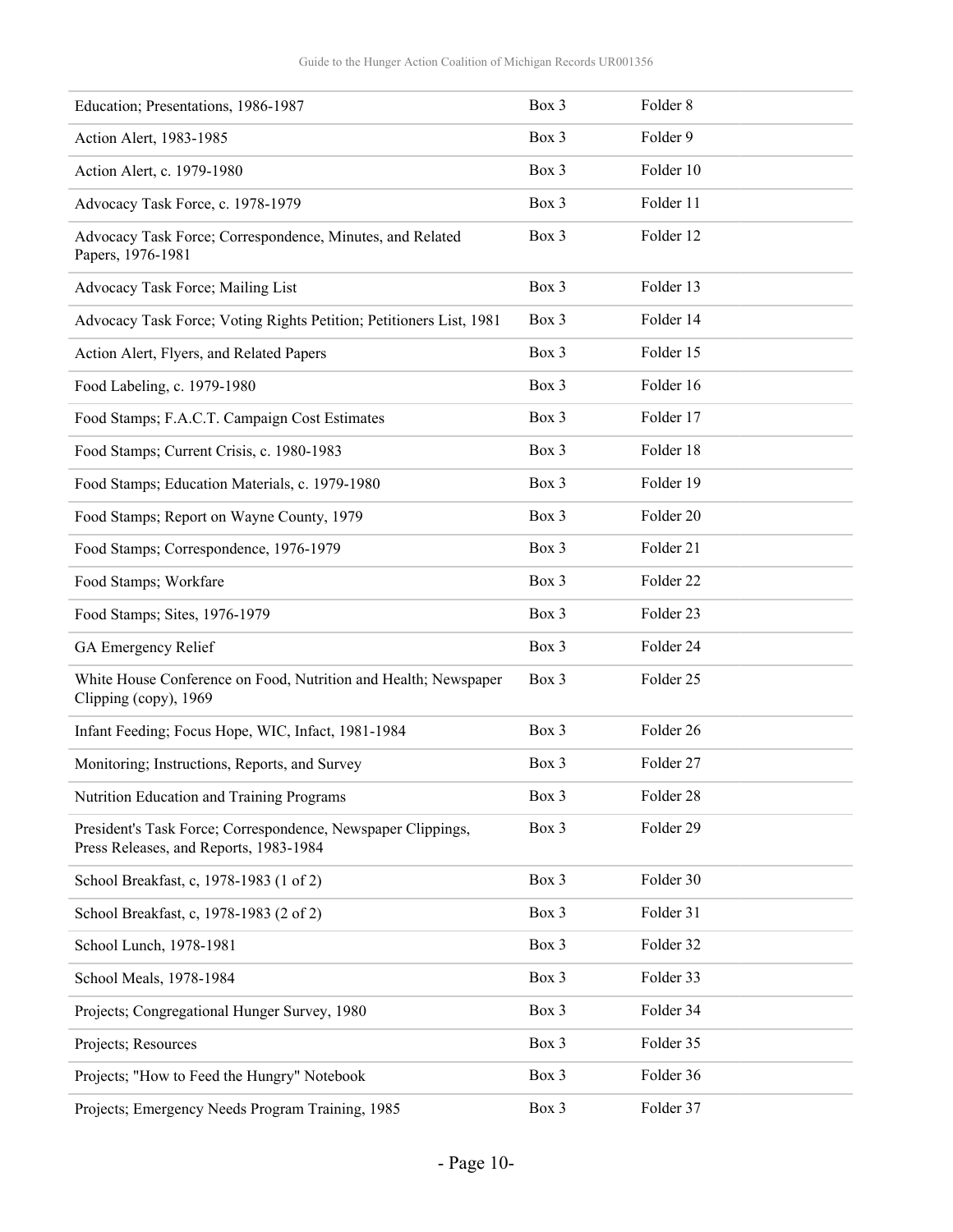| Projects; Urban Hunger Work camp, 1985                                     | Box 3 | Folder 38           |
|----------------------------------------------------------------------------|-------|---------------------|
| Statistics, 1977-1978                                                      | Box 3 | Folder 39           |
| Statistics; Poverty, 1984                                                  | Box 3 | Folder 40           |
| Statistics; Poverty, 1983                                                  | Box 3 | Folder 41           |
| Statistics; Poverty and Other, 1982                                        | Box 3 | Folder 42           |
| Statistics; DCC Hotline, SEMFCO Finances, and St. Vincent de<br>Paul, 1981 | Box 3 | Folder 43           |
| Statistics; Food Stamp Cuts, 1980                                          | Box 3 | Folder 44           |
| Summer Feeding, 1977 and 1986                                              | Box 3 | Folder 45           |
| Summer Feeding; Report, 1982-1984                                          | Box 3 | Folder 46           |
| Testimonies, 1977-1985                                                     | Box 3 | Folder 47           |
| World Food Day; 7% Solution, 1986                                          | Box 3 | Folder 48           |
| Workfare; Article and Report, 1982 and 1986                                | Box 3 | Folder 49           |
| Workfare; Study and Conference Papers, c. 1984                             | Box 3 | Folder 50           |
| Workfare, 1983                                                             | Box 3 | Folder 51           |
| Advocacy Training and Instruction                                          | Box 3 | Folder 52           |
| Advocacy Training and Instruction; Holding a Public Hearing                | Box 3 | Folder 53           |
| Advocacy Training and Instruction; "Legislative Action Handbook",<br>1983  | Box 3 | Folder 54           |
| Advocacy Training and Instruction; Legal                                   | Box 3 | Folder 55           |
| Advocacy Training and Instruction; Organizing                              | Box 3 | Folder 56           |
| Advocacy Training and Instruction; Strategies for Advocacy                 | Box 3 | Folder 57           |
| Advocacy Training and Instruction; Testimony                               | Box 3 | Folder 58           |
| <b>Block Grants</b> , 1981-1986                                            | Box 4 | Folder 1            |
| Bus to Washington D.C., c. 1981-1983                                       | Box 4 | Folder <sub>2</sub> |
| Comprehensive Nutrition Act of 1985                                        | Box 4 | Folder 3            |
| Directories; Congressional                                                 | Box 4 | Folder 4            |
| <b>Education Packet Ideas</b>                                              | Box 4 | Folder 5            |
| Emergency Needs Program; Guide, 1985-1986                                  | Box 4 | Folder 6            |
| Emergency Needs Program; Background                                        | Box 4 | Folder 7            |
| Emergency Needs Program; Booklet Master, 1979                              | Box 4 | Folder 8            |
| Emergency Needs Program; Correspondence, 1978                              | Box 4 | Folder 9            |
| Lobbying and Process of a Bill; State Lobbying Law P.A. 472                | Box 4 | Folder 10           |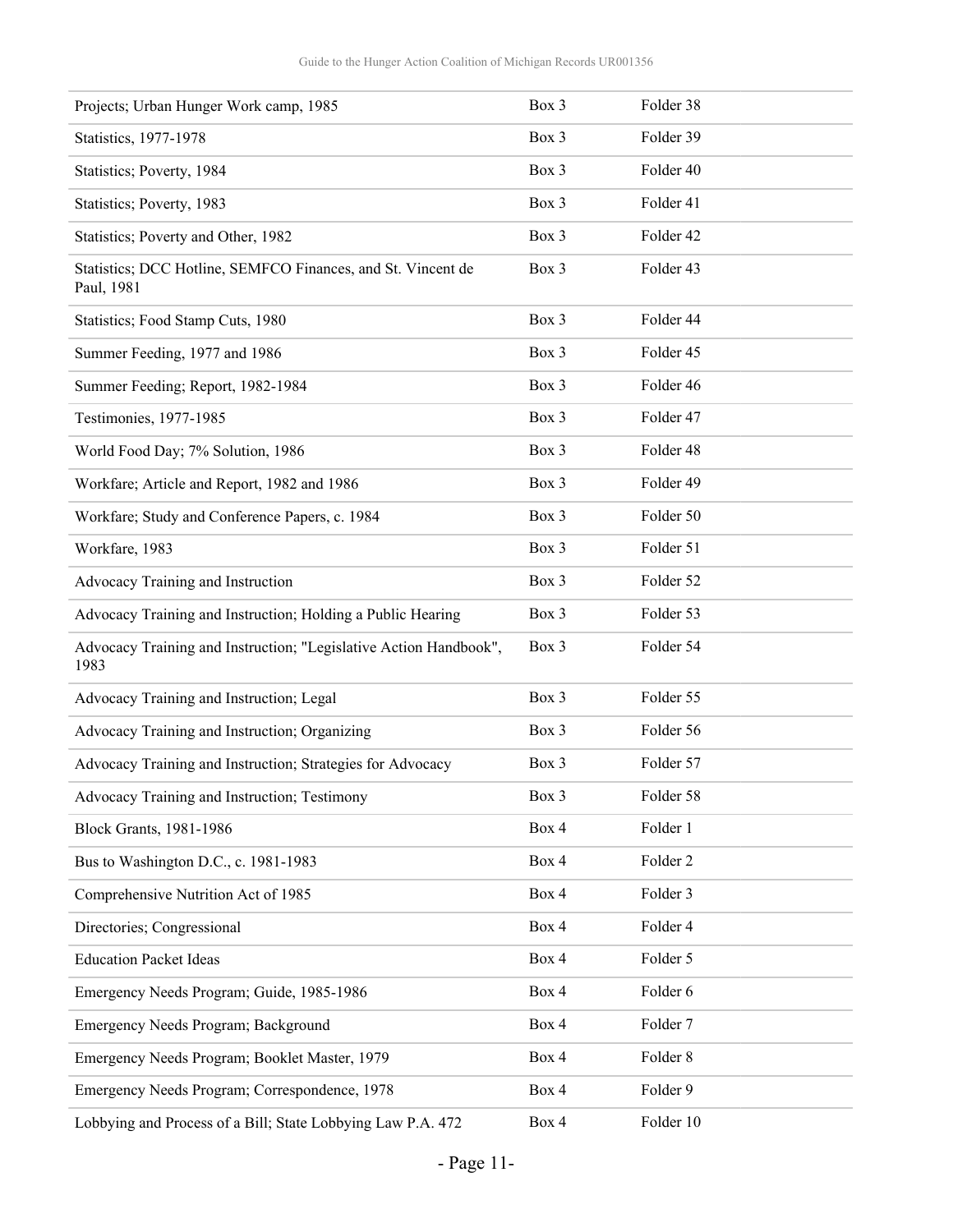| Lobbying and Process of a Bill; Directory, Map, Publications, and<br>Related Papers, c. 1979-1983 | Box 4 | Folder 11 |
|---------------------------------------------------------------------------------------------------|-------|-----------|
| Organizing Information                                                                            | Box 4 | Folder 12 |
| Budget Cut Petition; Petition List, 1983                                                          | Box 4 | Folder 13 |
| Newsletter; "The SEMFCO Breadline"; Subscription Information                                      | Box 4 | Folder 14 |
| Newsletter; "The SEMFCO Breadline" and Legislation, 1982                                          | Box 4 | Folder 15 |
| Newsletter; "The SEMFCO Breadline" with related Correspondence<br>and Papers, 1981-1982           | Box 4 | Folder 16 |
| Newsletter; "The SEMFCO Breadline", 1981                                                          | Box 4 | Folder 17 |
| Newsletter; "The SEMFCO Breadline"; Vol. I No. 1 Master, 1981                                     | Box 4 | Folder 18 |
| Newsletter; "The SEMFCO Breadline"; Vol. I No. 2 Master, 1981                                     | Box 4 | Folder 19 |
| Newsletter; "The SEMFCO Breadline"; Vol. I No. 3 Master, 1981                                     | Box 4 | Folder 20 |
| Newsletter; "The SEMFCO Breadline"; Vol. I No. 4 and Related<br>Papers, 1981                      | Box 4 | Folder 21 |
| Newsletter; "The SEMFCO Breadline"; Vol. I No. 4 Master, 1981                                     | Box 4 | Folder 22 |
| Newsletter; "The SEMFCO Breadline"; Vol. II No. 1 Master, 1982                                    | Box 4 | Folder 23 |
| Newsletter; "The SEMFCO Breadline"; Vol. II No. 2 Master, 1982                                    | Box 4 | Folder 24 |
| Newsletter; "The SEMFCO Breadline", 1981-1985                                                     | Box 4 | Folder 25 |
| Questionnaire; Congressional and Gubernatorial                                                    | Box 4 | Folder 26 |
| Newsletter; "The SEMFCO Breadline"; Vol. II No. 3 Master, 1982                                    | Box 4 | Folder 27 |
| Newsletter; "The SEMFCO Breadline"; Vol. II No. 4 Master, 1982                                    | Box 4 | Folder 28 |
| Newsletter; "The SEMFCO Breadline"; Vol. III No. 1 Master, 1983                                   | Box 4 | Folder 29 |
| Newsletter; "The SEMFCO Breadline"; Vol. III No. 2 Master, 1983                                   | Box 4 | Folder 30 |
| Newsletter; "The SEMFCO Breadline"; Vol. III No. 3 Master, 1983                                   | Box 4 | Folder 31 |
| Newsletter; "The SEMFCO Breadline"; Vol. III No. 4 Master, 1983                                   | Box 4 | Folder 32 |
| Newsletter; "The SEMFCO Breadline"; Vol. III No. 5 Master, 1983                                   | Box 4 | Folder 33 |
| Newsletter; "The SEMFCO Breadline"; Vol. III No. 6 Master, 1983                                   | Box 4 | Folder 34 |
| Newsletter; "The SEMFCO Breadline"; Vol. IV No. 1 Master, 1984                                    | Box 4 | Folder 35 |
| Newsletter; "The SEMFCO Breadline"; Vol. IV No. 2 Master, 1984                                    | Box 4 | Folder 36 |
| Newsletter; "The SEMFCO Breadline"; Vol. IV No. 3 Master, 1984                                    | Box 4 | Folder 37 |
| Newsletter; "The SEMFCO Breadline"; Vol. IV No. 4 Master, 1984                                    | Box 4 | Folder 38 |
| Newsletter; "The SEMFCO Breadline"; Vol. IV No. 5 Master, 1984                                    | Box 4 | Folder 39 |
| Newsletter; "The SEMFCO Breadline"; Vol. IV No. 6 Master, 1984                                    | Box 4 | Folder 40 |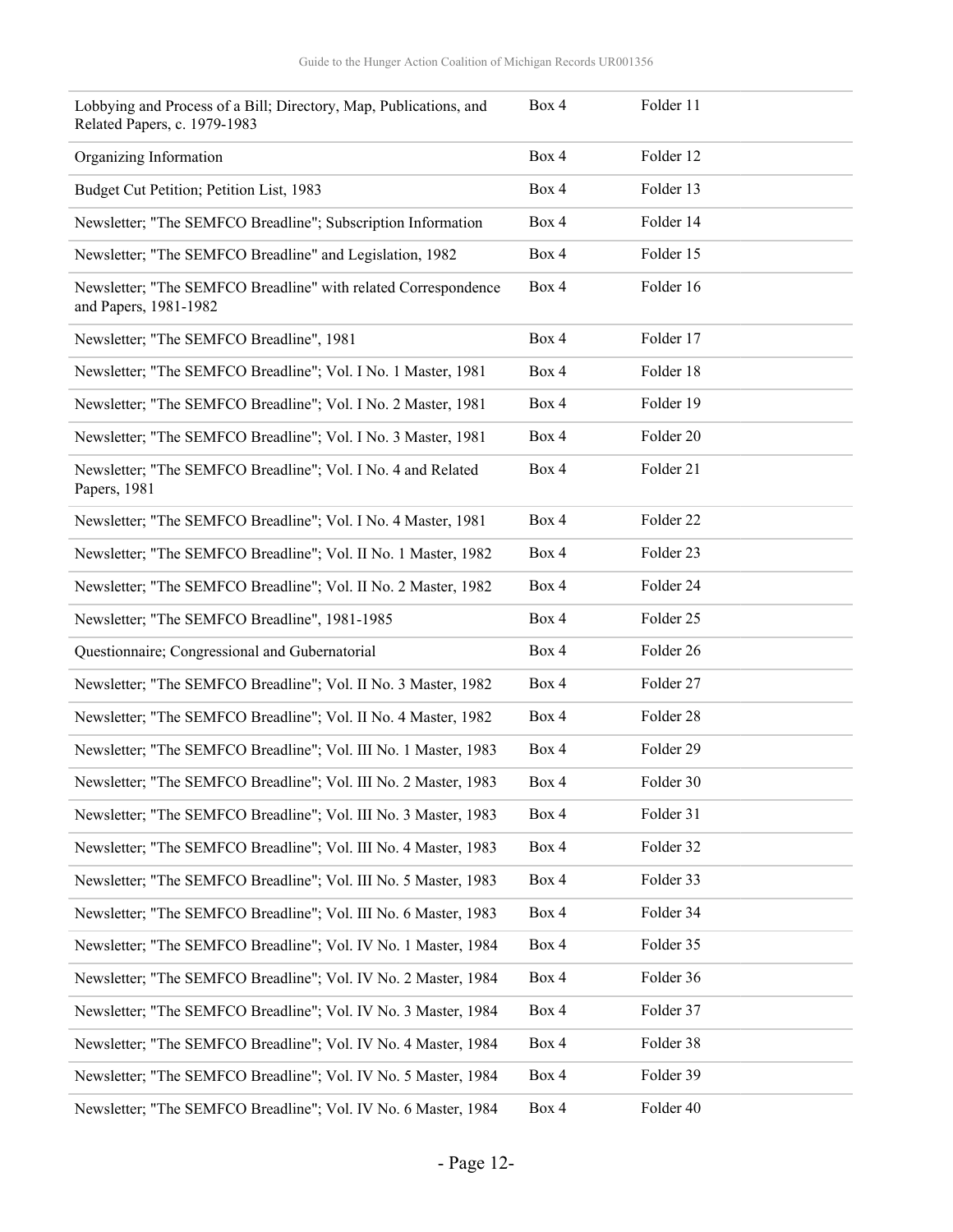| Newsletter; "The SEMFCO Breadline"; Vol. VII No. 6 Master, 1987                                    | Box 4 | Folder 41           |
|----------------------------------------------------------------------------------------------------|-------|---------------------|
| Newsletter; "The SEMFCO Breadline"; Vol. V No. 1 Master, 1985                                      | Box 4 | Folder 42           |
| Newsletter; "The SEMFCO Breadline"; Vol. V No. 2 Master, 1985                                      | Box 4 | Folder 43           |
| Newsletter; "The SEMFCO Breadline"; Vol. V No. 3 Master, 1985                                      | Box 4 | Folder 44           |
| Newsletter; "The SEMFCO Breadline"; Vol. V No. 4 Master, 1985                                      | Box 4 | Folder 45           |
| Newsletter; "The SEMFCO Breadline"; Vol. V No. 5 Master, 1985                                      | Box 4 | Folder 46           |
| Newsletter; "The SEMFCO Breadline"; Vol. VI No. 1 Master, 1986                                     | Box 4 | Folder 47           |
| Newsletter; "The SEMFCO Breadline"; Vol. VI No. 2 Master, 1986                                     | Box 4 | Folder 48           |
| Newsletter; "The SEMFCO Breadline"; Vol. VI No. 3 Master, 1986                                     | Box 4 | Folder 49           |
| Newsletter; "The SEMFCO Breadline"; Vol. VI No. 4 Master, 1986                                     | Box 4 | Folder 50           |
| Newsletter; "The SEMFCO Breadline"; Vol. VI No. 5 Master and<br>Related Papers, 1986               | Box 4 | Folder 51           |
| Newsletter; "The SEMFCO Breadline"; Vol. VI No. 6 Master, 1986                                     | Box 4 | Folder 52           |
| Newsletter; "The SEMFCO Breadline"; Vol. VII No. 1 Master, 1987                                    | Box 4 | Folder 53           |
| Newsletter; "The SEMFCO Breadline"; Vol. VII No. 2 Master, 1987                                    | Box 4 | Folder 54           |
| Newsletter; "The SEMFCO Breadline"; Vol. VII No. 3 Master, 1987                                    | Box 4 | Folder 55           |
| Newsletter; "The SEMFCO Breadline"; Vol. VII No. 4 Master, 1987                                    | Box 5 | Folder 1            |
| Michigan Senate Apportionment Plan, 1982                                                           | Box 5 | Folder <sub>2</sub> |
| Public Comment - Lansing, 1971-1981                                                                | Box 5 | Folder 3            |
| Questionnaire; Candidates for the Senate Election, 1982 November<br>2                              | Box 5 | Folder 4            |
| <b>Speakers' Bureau Examples</b>                                                                   | Box 5 | Folder 5            |
| Speakers' Bureau Examples; Sample Scripts from Other<br>Organizations                              | Box 5 | Folder 6            |
| Speaking Engagements; Correspondence and Flyer, c. 1984-1986                                       | Box 5 | Folder 7            |
| Speaking Engagements; Correspondence, 1978-1984                                                    | Box 5 | Folder 8            |
| <b>Statistics</b> ; Southeastern Michigan Counties                                                 | Box 5 | Folder 9            |
| Statistics; Southeastern Michigan Nutrition Data, c. 1969-1976                                     | Box 5 | Folder 10           |
| Statistics; Tradeoffs in Michigan's Budget                                                         | Box 5 | Folder 11           |
| Statistics and Newspaper Clippings; Unemployment, Michigan's<br>Poor, and Food Banks, c, 1979-1981 | Box 5 | Folder 12           |
| WIC Supplemental Foods; Hearings and Publications, c. 1978-1981                                    | Box 5 | Folder 13           |
| WIC, 1980-1981                                                                                     | Box 5 | Folder 14           |
| ACORN; Brochures, Correspondence, and Newspapers, 1979-1982                                        | Box 5 | Folder 15           |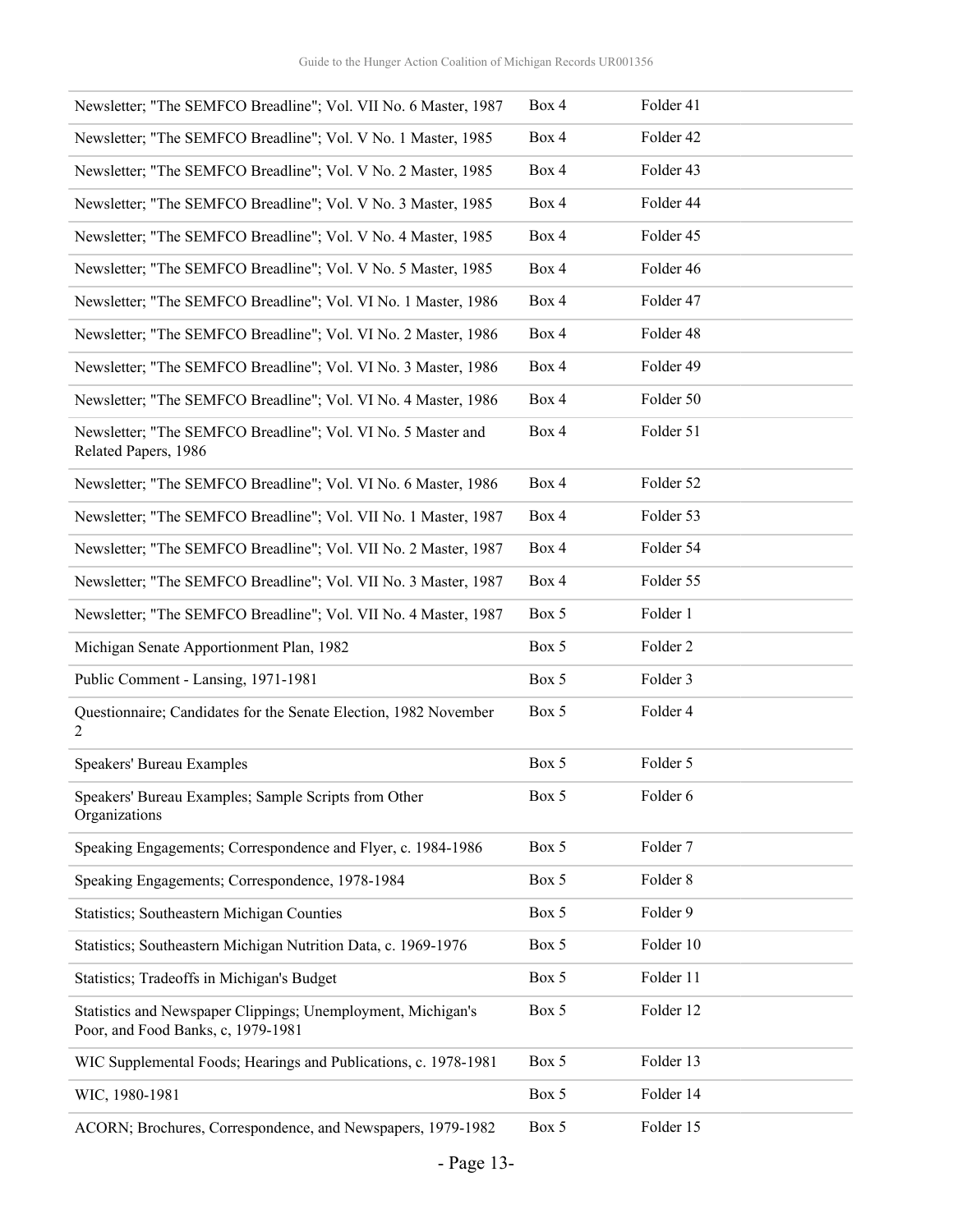| AFSC and Detroit Youth in Advocacy and Community Organizing,<br>1976-1982                            | Box 5 | Folder 16            |
|------------------------------------------------------------------------------------------------------|-------|----------------------|
| Area Agency on Aging; Senior Meals and Ideas, 1978-1983                                              | Box 5 | Folder 17            |
| Central America Solidarity Committee - Detroit; Newsletter, 1985                                     | Box 5 | Folder 18            |
| Capuchin Soup Kitchen; Correspondence and Newsletters,<br>1980-1987                                  | Box 5 | Folder 19            |
| Coordinating Council on Human Relations, c. 1981                                                     | Box 5 | Folder 20            |
| Christian Communication Council; Correspondence and<br>Newsletters, 1983-1986                        | Box 5 | Folder 21            |
| Communication Information System for the Unemployed, Wayne<br>State University Working Channel, 1985 | Box 5 | Folder <sub>22</sub> |
| Concern Detroit, Inc.; Correspondence and Information, c.<br>1983-1984                               | Box 5 | Folder 23            |
| Cooperative Extension Service, 1978-1985                                                             | Box 5 | Folder 24            |
| Cooperative Extension Service; Expanded Nutrition; Brochures,<br>Notes, and Recipes, c. 1982         | Box 5 | Folder 25            |
| CROP; Information, c. 1978-1985                                                                      | Box 5 | Folder 26            |
| Michigan Department of Social Services; Correspondence and<br>Newsletters, 1984-1985                 | Box 5 | Folder 27            |
| Michigan Department of Social Services; Bulletin, 1983                                               | Box 5 | Folder 28            |
| Michigan Department of Social Services; Programs, 1986                                               | Box 5 | Folder 29            |
| Michigan Department of Social Services; Structure and Directory                                      | Box 5 | Folder 30            |
| Michigan Department of Social Services; Welfare Data Report,<br>1980                                 | Box 5 | Folder 31            |
| Dairy Council of Michigan; Organizational and Nutritional<br>Information c. 1974-1977                | Box 5 | Folder 32            |
| Detroit Anti-Hunger Project, 1975-1983                                                               | Box 5 | Folder 33            |
| Detroit Area Agency on Aging; Agenda and Correspondence, 1986                                        | Box 5 | Folder 34            |
| City of Detroit; Correspondence and Speech, 1983-1986                                                | Box 5 | Folder 35            |
| "Detroit Neighborhood Handbook" and Related Papers, c,<br>1983-1985                                  | Box 5 | Folder 36            |
| Detroit Public Library; TIP Service, 1984-1986                                                       | Box 5 | Folder 37            |
| Downriver Community Conference; Brochures and Flyer                                                  | Box 5 | Folder 38            |
| South East Michigan Coalitions for a Fair National Budget,<br>1982-1986                              | Box 5 | Folder 39            |
| Fair Housing Center; Newsletters, Newspaper Clippings (copies),<br>and Reports, 1978-1979            | Box 5 | Folder 40            |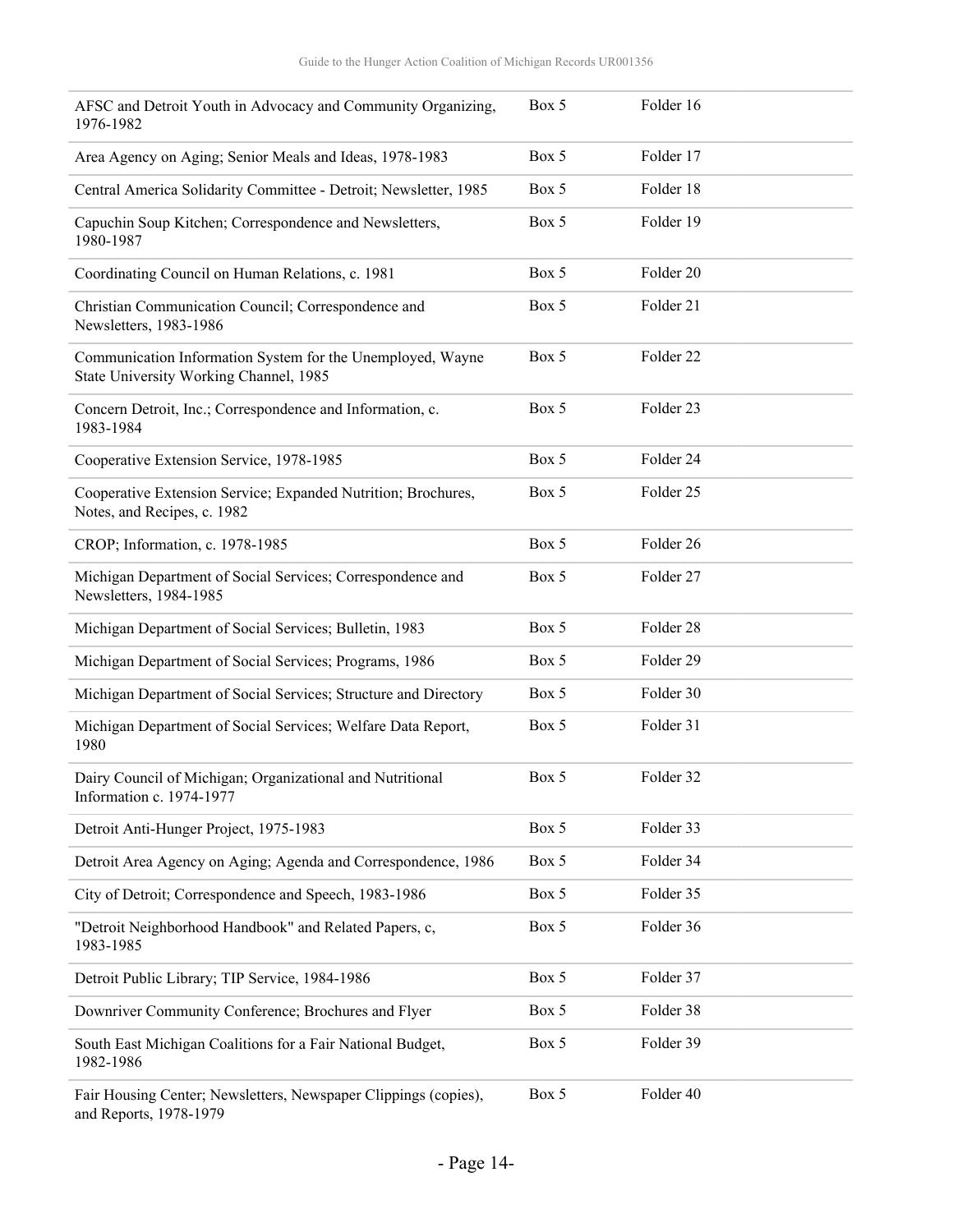| Focus: HOPE - Detroit, c. 1977-1986                                                                  | Box 5 | Folder 41           |
|------------------------------------------------------------------------------------------------------|-------|---------------------|
| Focus: HOPE - Detroit; Senior Citizen Food Study, 1979                                               | Box 5 | Folder 42           |
| World Food Day, 1987                                                                                 | Box 5 | Folder 43           |
| World Food Day, 1986                                                                                 | Box 5 | Folder 44           |
| World Food Day, 1985                                                                                 | Box 5 | Folder 45           |
| World Food Day, 1976-1986                                                                            | Box 5 | Folder 46           |
| World Food Day; Catholic Relief Services Materials                                                   | Box 5 | Folder 47           |
| Food and Nutrition Advisory Commission; Correspondence,<br>Executive Order, and Report, c. 1975-1984 | Box 5 | Folder 48           |
| Food Stamps, c. 1978-1979 (1 of 2)                                                                   | Box 5 | Folder 49           |
| Food Stamps, c. 1978-1979 (2 of 2)                                                                   | Box 5 | Folder 50           |
| Food Stamp Act 1977 and Regulations                                                                  | Box 5 | Folder 51           |
| Food Stamps; Automatic Eligibility, 1978                                                             | Box 6 | Folder 1            |
| Food Stamps Ad Hoc Committee, 1978-1984                                                              | Box 6 | Folder <sub>2</sub> |
| Food Stamps Ad Hoc Committee; Correspondence, 1978-1979                                              | Box 6 | Folder 3            |
| State Food Stamp Hearings; Comments, 1978                                                            | Box 6 | Folder 4            |
| State Food Stamp Hearings; Comments; Recommendations, 1978                                           | Box 6 | Folder 5            |
| Freedom Center; Correspondence, 1983 November                                                        | Box 6 | Folder 6            |
| Gleaners Community Food Bank; Correspondence, Newsletters, and<br>Report, 1983-1987                  | Box 6 | Folder 7            |
| Grocers' Spotlight Survey, 1974 and 1978                                                             | Box 6 | Folder <sub>8</sub> |
| Groundwork; Correspondence, Flyers, and Newspapers, 1983-1987                                        | Box 6 | Folder 9            |
| Harper Gratiot Multi-Service Center; Brochures and Newsletters,<br>1982-1986                         | Box 6 | Folder 10           |
| "How to Feed the Hungry" Booklet; Draft, Information, and Notes                                      | Box 6 | Folder 11           |
| Hunger Surveys, 1983                                                                                 | Box 6 | Folder 12           |
| Inter-Faith Centers for Racial Justice; Correspondence, 1983-1987                                    | Box 6 | Folder 13           |
| Interfaith Council for Peace, c. 1977-1981                                                           | Box 6 | Folder 14           |
| Jewish Community Council, 1982-1983                                                                  | Box 6 | Folder 15           |
| Local Newsletters; Food Issues, and Correspondence, 1983-1986                                        | Box 6 | Folder 16           |
| Local Newsletter; Non-Food Issues, 1985-1986                                                         | Box 6 | Folder 17           |
| Macomb County Department of Social Services and Wayne County                                         | Box 6 | Folder 18           |

Neighborhood Legal Services, c. 1979-1982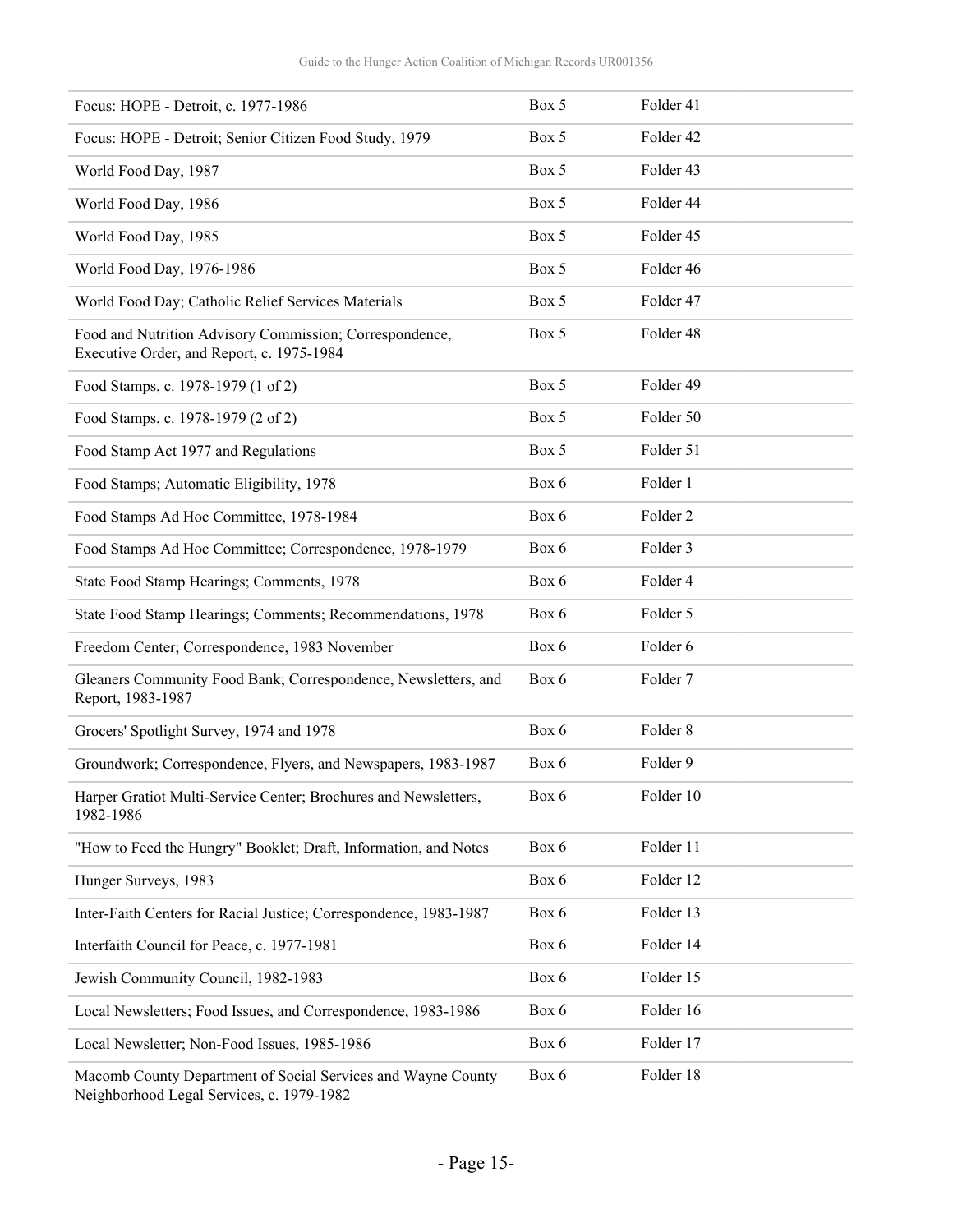| Macomb Emergency Food Program; Correspondence, Flyers, and<br>Newsletters, c. 1978-1981      | Box 6 | Folder 19 |
|----------------------------------------------------------------------------------------------|-------|-----------|
| Mackenzie Area Prevention Project; Unemployment Conference, c.<br>1980                       | Box 6 | Folder 20 |
| Mayor's Task Force on Hunger and Malnutrition, c. 1974-1981                                  | Box 6 | Folder 21 |
| Mayor's Task Force on Hunger and Malnutrition, 1978-1980                                     | Box 6 | Folder 22 |
| Michigan Community Action Agency Association; Correspondence<br>and Reports, 1980-1987       | Box 6 | Folder 23 |
| Michigan Coalition on Utilities and Energy, 1981-1984                                        | Box 6 | Folder 24 |
| Michigan Alliance of Cooperatives, 1980-1985                                                 | Box 6 | Folder 25 |
| Michigan CAPS - Community Food and Nutrition Project, c.<br>1979-1981                        | Box 6 | Folder 26 |
| Newspaper; "Michigan Christian Advocate", 1982                                               | Box 6 | Folder 27 |
| Michigan Committee on Law and Housing, 1976-1981                                             | Box 6 | Folder 28 |
| Michigan Congressional Delegates; Directory and Publications                                 | Box 6 | Folder 29 |
| Michigan Council of Churches, 1975-1981                                                      | Box 6 | Folder 30 |
| Michigan Farmworker Ministry Coalition; Flyers, Newsletter, and<br>Publication, c. 1982-1987 | Box 6 | Folder 31 |
| Michigan Housing Coalition; Annual Meeting Program, 1981 March<br>20                         | Box 6 | Folder 32 |
| Michigan Interfaith Hunger Action Coalition, c. 1977-1984                                    | Box 6 | Folder 33 |
| Michigan Interfaith Full Employment Committee, c. 1978                                       | Box 6 | Folder 34 |
| Michigan League for Human Services, 1983-1987                                                | Box 6 | Folder 35 |
| Michigan Legal Services; Correspondence, Newsletters, and<br>Reports, 1978-1987              | Box 6 | Folder 36 |
| Michigan Migrant Legal Assistance; Correspondence, 1981 May 28                               | Box 6 | Folder 37 |
| Michigan Nutrition Commission; Correspondence and Report,<br>1982-1983                       | Box 6 | Folder 38 |
| State of Michigan; Correspondence and Booklet, 1981-1984                                     | Box 6 | Folder 39 |
| Michigan Department of Agriculture; Correspondence, Press<br>Release, and Reports, 1982-1986 | Box 6 | Folder 40 |
| Michigan Department of Education; Correspondence and Reports,<br>1979-1983                   | Box 6 | Folder 41 |
| Michigan Department of Labor, 1985-1986                                                      | Box 6 | Folder 42 |
| Michigan Services to the Aging; Correspondence, 1985-1986                                    | Box 6 | Folder 43 |
| Michigan Department of Public Health, 1976-1985                                              | Box 6 | Folder 44 |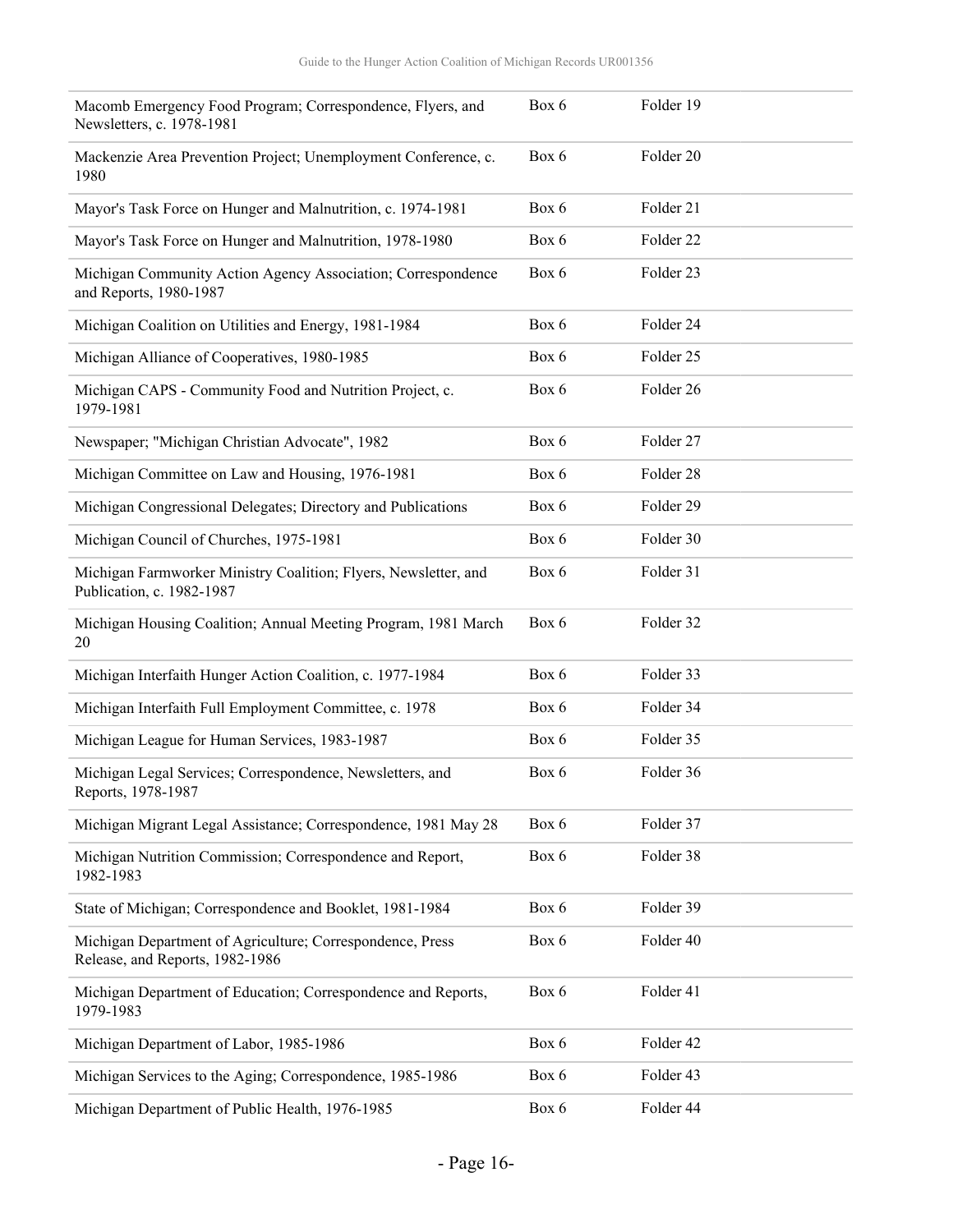| Michigan State University Cooperative Extension Service, c.<br>1983-1987                                               | Box 6 | Folder 45           |
|------------------------------------------------------------------------------------------------------------------------|-------|---------------------|
| Michigan Welfare Reform Coalition, 1981-1986                                                                           | Box 6 | Folder 46           |
| Mid Michigan Alliance; Correspondence, 1981 and 1984                                                                   | Box 7 | Folder 1            |
| Mid Michigan Alliance; Conference, 1981                                                                                | Box 7 | Folder <sub>2</sub> |
| Miscellaneous Groups; Brochure, Correspondence, and Newsletters,<br>c. 1983-1986                                       | Box 7 | Folder 3            |
| Neighborhood Information Exchange; "The Exchange", Vol. 7, No.<br>6, 1984 June                                         | Box 7 | Folder 4            |
| Neighborhood Services Department; Correspondence and<br>Publication, 1980                                              | Box 7 | Folder 5            |
| Neighborhood Service Organization; Flyer and Newsletter,<br>1983-1984                                                  | Box 7 | Folder 6            |
| National Lawyers Guild; Newspapers, 1983                                                                               | Box 7 | Folder <sub>7</sub> |
| New Detroit; Correspondence, Flyer, and Newsletters, c. 1980-1986                                                      | Box 7 | Folder <sub>8</sub> |
| Nuclear Freeze - Local, c. 1981                                                                                        | Box 7 | Folder 9            |
| Nuclear Freeze - Local; Course on Arms Race and Disarmament                                                            | Box 7 | Folder 10           |
| Nuclear Freeze; Button                                                                                                 | Box 7 | Folder 11           |
| Oakland County Coalition of Welfare Rights Organizations and<br>Oakland Livingston Human Service Agency, 1983-1984     | Box 7 | Folder 12           |
| Oakland Livingston Human Service Agency; Correspondence and<br>Flyer, c. 1987                                          | Box 7 | Folder 13           |
| Pontiac Lighthouse Beacon; Correspondence, Flyer, and<br>Newsletters, 1978-1986                                        | Box 7 | Folder 14           |
| Poverty Peoples Alliance, Inc. - Saginaw; Newsletters, 1983                                                            | Box 7 | Folder 15           |
| Rice Bowl; Correspondence and Flyer, c. 1984                                                                           | Box 7 | Folder 16           |
| School Meals Sub-Committee, c. 1978-1980                                                                               | Box 7 | Folder 17           |
| Southeastern Michigan Information and Referral Service Alliance;<br>Correspondence, Flyers, and Newsletters, 1983-1986 | Box 7 | Folder 18           |
| "Senior Report"; Congressman G. W. Hockett, Jr., 1986-1987                                                             | Box 7 | Folder 19           |
| St. Vincent de Paul Community Food Depots, c. 1985-1986                                                                | Box 7 | Folder 20           |
| South Eastern Michigan Indians, Inc.; Correspondence, Flyers, and<br>Newsletters, 1979-1988 (1 of 2)                   | Box 7 | Folder 21           |
| South Eastern Michigan Indians, Inc.; Correspondence, Flyers, and<br>Newsletters, 1979-1988 (2 of 2)                   | Box 7 | Folder 22           |
| UAW, 1981-1984                                                                                                         | Box 7 | Folder 23           |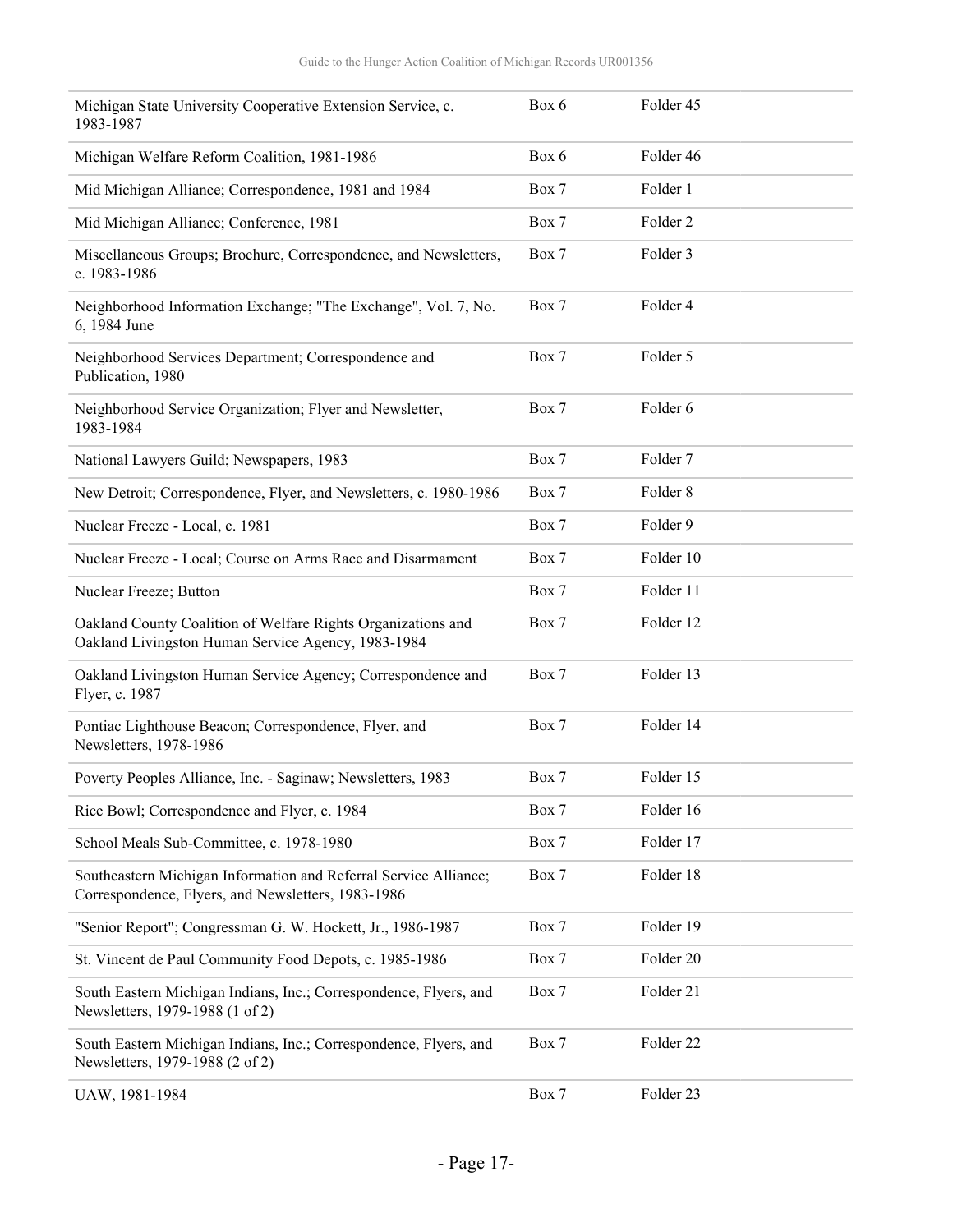| United Community Housing Coalition; Newspapers and Press<br>Release, 1983-1987                       | Box 7 | Folder 24            |
|------------------------------------------------------------------------------------------------------|-------|----------------------|
| United Community Services of Metropolitan Detroit, 1981-1985                                         | Box 7 | Folder 25            |
| United Presbyterian Church - Detroit, 1983-1985                                                      | Box 7 | Folder 26            |
| United Steelworkers of America; Conference, 1982                                                     | Box 7 | Folder 27            |
| University of Detroit Training Management Institute, 1980-1981                                       | Box 7 | Folder 28            |
| Wayne County Department of Social Services, 1978-1980                                                | Box 7 | Folder 29            |
| Wayne Handicapper Association, Inc.; Correspondence and<br>Newsletters, 1983-1984                    | Box 7 | Folder 30            |
| Wayne State University Center for Peace and Conflict Studies;<br>Correspondence and Newsletter, 1983 | Box 7 | Folder 31            |
| Welfare Issues - Local, 1982-1983                                                                    | Box 7 | Folder 32            |
| Oakland County Welfare Rights, 1980-1986                                                             | Box 7 | Folder 33            |
| Welfare Reform Coalition - Metropolitan Detroit, c. 1984-1986 (1 of<br>2)                            | Box 7 | Folder 34            |
| Welfare Reform Coalition - Metropolitan Detroit, c. 1984-1986 (2 of<br>2)                            | Box 7 | Folder 35            |
| Welfare Rights Organization, c. 1974-1983                                                            | Box 7 | Folder 36            |
| Wesley Foundation at Wayne State University, 1979-1982                                               | Box 7 | Folder 37            |
| WJR Call for Action; Correspondence, 1983                                                            | Box 7 | Folder 38            |
| Emergency Food Providers Council, 1985-1987 (1 of 2)                                                 | Box 7 | Folder 39            |
| Emergency Food Providers Council, 1985-1987 (2 of 2)                                                 | Box 7 | Folder 40            |
| Newsletters; "Network News", 1984 June - 1988 March                                                  | Box 7 | Folder 41            |
| Flyers; "Action Alert!" and Other, 1985                                                              | Box 7 | Folder <sub>42</sub> |
| Monitoring Project; Food Stamps, 1981                                                                | Box 7 | Folder 43            |
| Contact Information; Attendance Lists, Directories, Mailing Lists,<br>and Registration Forms         | Box 7 | Folder 44            |
| Macomb County Coalition on Food and Nutrition, 1980                                                  | Box 7 | Folder 45            |
| Monitoring Project; Food Stamps; Extra Material and Registration<br>Forms, 1981                      | Box 7 | Folder 46            |
| Monitoring Project; Food Stamps; Correspondence and Notes, 1981                                      | Box 7 | Folder 47            |
| All People's Congress                                                                                | Box 7 | Folder 48            |
| Federal Budget Cuts, 1979-1983                                                                       | Box 7 | Folder 49            |
| Michigan League for Human Services; Conference and Legislative<br>Luncheon, 1980-1985                | Box 7 | Folder 50            |

Newsletter; "The SEMFCO Breadline", 1985-1987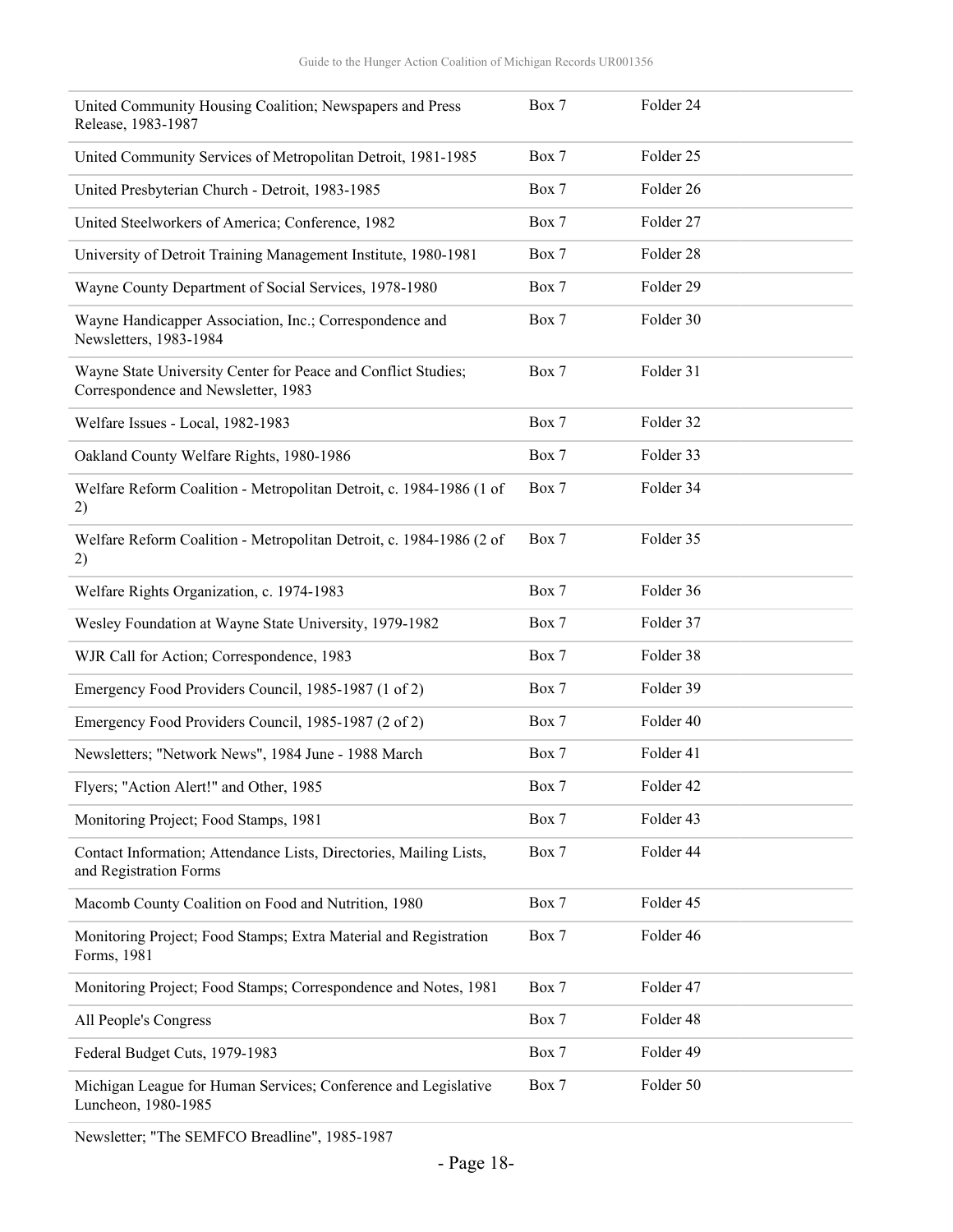|                                                                                                      | Box 7 | Folder 51           |
|------------------------------------------------------------------------------------------------------|-------|---------------------|
| Financial Records and Correspondence, 1978-1983                                                      | Box 7 | Folder 52           |
| Budget and Articles, 1981                                                                            | Box 7 | Folder 53           |
| Budget and Financial Statements, 1981                                                                | Box 7 | Folder 54           |
| Budget and Financial Statements, 1981-1982                                                           | Box 7 | Folder 55           |
| Calendar and Financial Statements, 1982                                                              | Box 7 | Folder 56           |
| By-Laws, 1979-1982                                                                                   | Box 8 | Folder 1            |
| Covintree, George; Calendars and Monthly Travel Records,<br>1980-1985                                | Box 8 | Folder <sub>2</sub> |
| Comparison Shopping; Supermarkets                                                                    | Box 8 | Folder 3            |
| Conferences, 1981 and 1985                                                                           | Box 8 | Folder 4            |
| Contributions; Correspondence, Lists, and Newspaper Clipping,<br>1980-1982                           | Box 8 | Folder 5            |
| Applications, Media Reports, Newsletter, and Notes, c. 1978-1979                                     | Box 8 | Folder 6            |
| Emergency Food Providers Task Force, 1979-1981                                                       | Box 8 | Folder 7            |
| Emergency Food Providers Task Force; Minutes, 1982                                                   | Box 8 | Folder 8            |
| Fundraising, 1977-1982                                                                               | Box 8 | Folder 9            |
| Freeze the Arms Race Fast, 1981 August 6-9                                                           | Box 8 | Folder 10           |
| National Council of Churches; Working Group and Domestic<br>Hunger, 1977-1978                        | Box 8 | Folder 11           |
| Donar, Nida; Organizational Records, c. 1980-1983                                                    | Box 8 | Folder 12           |
| Neighborhood Progress Seminar, 1983                                                                  | Box 8 | Folder 13           |
| Steering Committee, 1979-1985                                                                        | Box 8 | Folder 14           |
| ACCES - Oakland County; Correspondence, 1982 December 6                                              | Box 8 | Folder 15           |
| SEMFCO/UCS Emergency Food Communication Network; Action<br>Plans, 1985-1986                          | Box 8 | Folder 16           |
| SEMFCO/UCS Emergency Food Communication Network; Action<br>Plans and Work Plan Summary, c. 1984-1985 | Box 8 | Folder 17           |
| Associated Food Dealers Pilot Project; Correspondence and Notes,<br>1985                             | Box 8 | Folder 18           |
| United Community Services of Metropolitan Detroit, 1982-1983                                         | Box 8 | Folder 19           |
| Secretary; Job Description, 1983                                                                     | Box 8 | Folder 20           |
| Staff Assistant; Application and Job Description, 1985                                               | Box 8 | Folder 21           |
| SEMFCO/UCS Emergency Food Communication Network; Six<br>Month Reports and Summaries, 1986            | Box 8 | Folder 22           |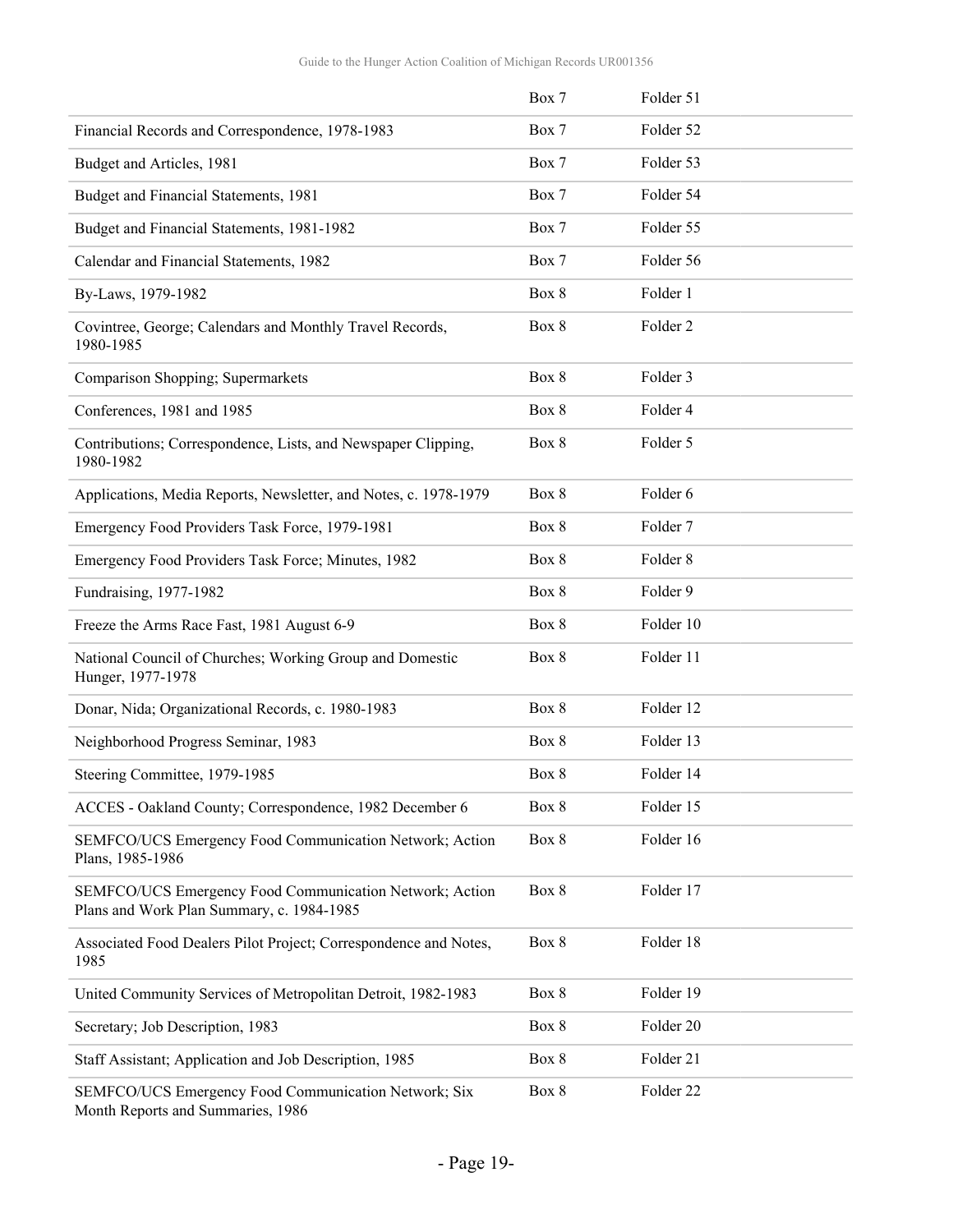| SEMFCO/UCS Emergency Food Communication Network; Six<br>Month and Year-End Reports, 1985              | Box 8 | Folder 23 |
|-------------------------------------------------------------------------------------------------------|-------|-----------|
| SEMFCO/UCS Emergency Food Communication Network; Year-<br>End Report, 1984                            | Box 8 | Folder 24 |
| Expanded Food and Nutrition Education Program; Wayne County<br>Cooperative Extension Service, c. 1984 | Box 8 | Folder 25 |
| Emergency Food Providers Task Force, 1983-1984; Energy<br>Assistance Programs, 1986                   | Box 8 | Folder 26 |
| Bread for the World; Statement; "The Right to Food"                                                   | Box 8 | Folder 27 |
| Bread for the World; Publications, 1978 and 1984                                                      | Box 8 | Folder 28 |
| Campaign for Human Development, 1986                                                                  | Box 8 | Folder 29 |
| Case lot Survey                                                                                       | Box 8 | Folder 30 |
| Community Information Service; Resources                                                              | Box 8 | Folder 31 |
| <b>Commodity Forms</b>                                                                                | Box 8 | Folder 32 |
| Common Ground, c. 1984                                                                                | Box 8 | Folder 33 |
| Task Force on Hunger, 1984                                                                            | Box 8 | Folder 34 |
| Documentation Day, c. 1985                                                                            | Box 8 | Folder 35 |
| Documentation Day; Spreadsheet and Notes, 1985                                                        | Box 8 | Folder 36 |
| United Community Services of Metropolitan Detroit; Project<br>Coordinator, 1983-1985                  | Box 8 | Folder 37 |
| Emergency Services Staff Team; Reports, c. 1983-1984                                                  | Box 8 | Folder 38 |
| Emergency Food and Shelter and E.T.S., c. 1984-1986                                                   | Box 8 | Folder 39 |
| FEMA Grantees, c. 1984-1985                                                                           | Box 8 | Folder 40 |
| Food Coalitions, c. 1984                                                                              | Box 8 | Folder 41 |
| Emergency Food Providers; Former                                                                      | Box 8 | Folder 42 |
| Gleaners Community Food Bank, c. 1982-1984                                                            | Box 8 | Folder 43 |
| Guidelines; "How to Start a Community Meals Program"                                                  | Box 8 | Folder 44 |
| Human Needs Conference; Follow-Up Activity                                                            | Box 8 | Folder 45 |
| Junior League of Detroit, Inc.; Community Assistance Program;<br>Application and Correspondence, 1985 | Box 8 | Folder 46 |
| Junior League of Detroit, Inc.; Notes                                                                 | Box 8 | Folder 47 |
| Macomb Emergency Food; Correspondence, 1985 June 25                                                   | Box 8 | Folder 48 |
| Emergency Food Providers; Macomb and Oakland County, 1987                                             | Box 8 | Folder 49 |
| Project Committee; New Member Orientation, 1985                                                       | Box 8 | Folder 50 |
|                                                                                                       |       |           |

Northwest Agency Forum, c. 1981-1985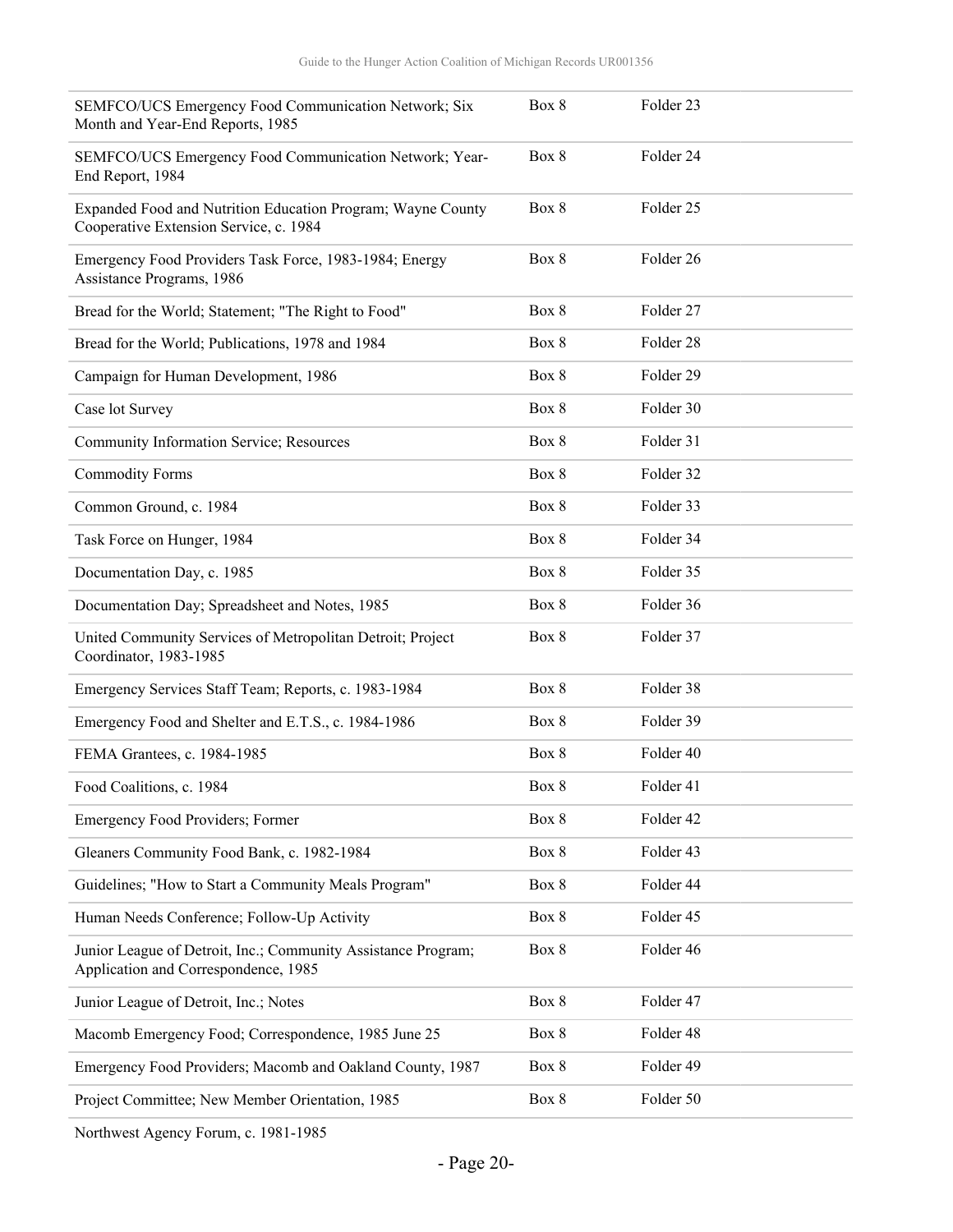|                                                                                                                               | Box 8 | Folder 51            |
|-------------------------------------------------------------------------------------------------------------------------------|-------|----------------------|
| SEMFCO/UCS Emergency Food Communication Network;<br>Neighborhood Service Organization Evaluation Survey, 1986 (1 of<br>2)     | Box 8 | Folder 52            |
| SEMFCO/UCS Emergency Food Communication Network;<br>Neighborhood Service Organization Evaluation Survey, 1986 (2 of<br>2)     | Box 8 | Folder 53            |
| Operation LINC; Agreement and Correspondence, 1984                                                                            | Box 8 | Folder 54            |
| SEMFCO/UCS Emergency Food Communication Network; Six<br>Month Report, 1986                                                    | Box 8 | Folder 55            |
| SEMFCO/UCS Emergency Food Communication Network; Project<br>Status Reports and Information, 1983-1984                         | Box 8 | Folder 56            |
| Resource Development Sub-Committee, 1984-1987                                                                                 | Box 8 | Folder 57            |
| Southeastern Michigan Information and Referral Alliance;<br>Newsletters, 1985-1987                                            | Box 8 | Folder 58            |
| SEMFCO/UCS Emergency Food Communication Network; Soup<br>Kitchen Survey, 1984 August                                          | Box 8 | Folder 59            |
| Documentation Day; Statistics, 1985                                                                                           | Box 8 | Folder <sub>60</sub> |
| Guidelines; "Guidelines for Re-packaging Title I Commodity<br>Foods"                                                          | Box 8 | Folder 61            |
| Title I Survey Forms                                                                                                          | Box 8 | Folder 62            |
| Detroit Public Library; TIP Service; Holiday Assistance Programs in<br>Wayne, Oakland, and Macomb Counties, 1983              | Box 8 | Folder <sub>63</sub> |
| Detroit Public Library; TIP Services, c. 1980-1984                                                                            | Box 8 | Folder 64            |
| United Community Services of Metropolitan Detroit; Internal<br>Correspondence, Reports, and other Records, 1984-1986 (1 of 2) | Box 8 | Folder <sub>65</sub> |
| United Community Services of Metropolitan Detroit; Internal<br>Correspondence, Reports, and other Records, 1984-1986 (2 of 2) | Box 8 | Folder 66            |
| SEMFCO/UCS Emergency Food Communication Network, 1984                                                                         | Box 9 | Folder 1             |
| United Community Services of Metropolitan Detroit; Board of<br>Directors; Agenda, Corresponded, and Minutes, 1984             | Box 9 | Folder <sub>2</sub>  |
| United Community Services of Metropolitan Detroit; Internal<br>Correspondence and Records, c. 1982-1985                       | Box 9 | Folder 3             |
| United Community Services of Metropolitan Detroit; Strategic<br>Planning Project                                              | Box 9 | Folder 4             |
| United Community Services of Metropolitan Detroit; Manual;<br>"Your Personnel Manual: Policies - Practices", 1985 November    | Box 9 | Folder 5             |
| Tailgate Markets, 1981                                                                                                        | Box 9 | Folder 6             |
| Summer Youth Employment Program; Agreements and Manual,<br>1981                                                               | Box 9 | Folder <sub>7</sub>  |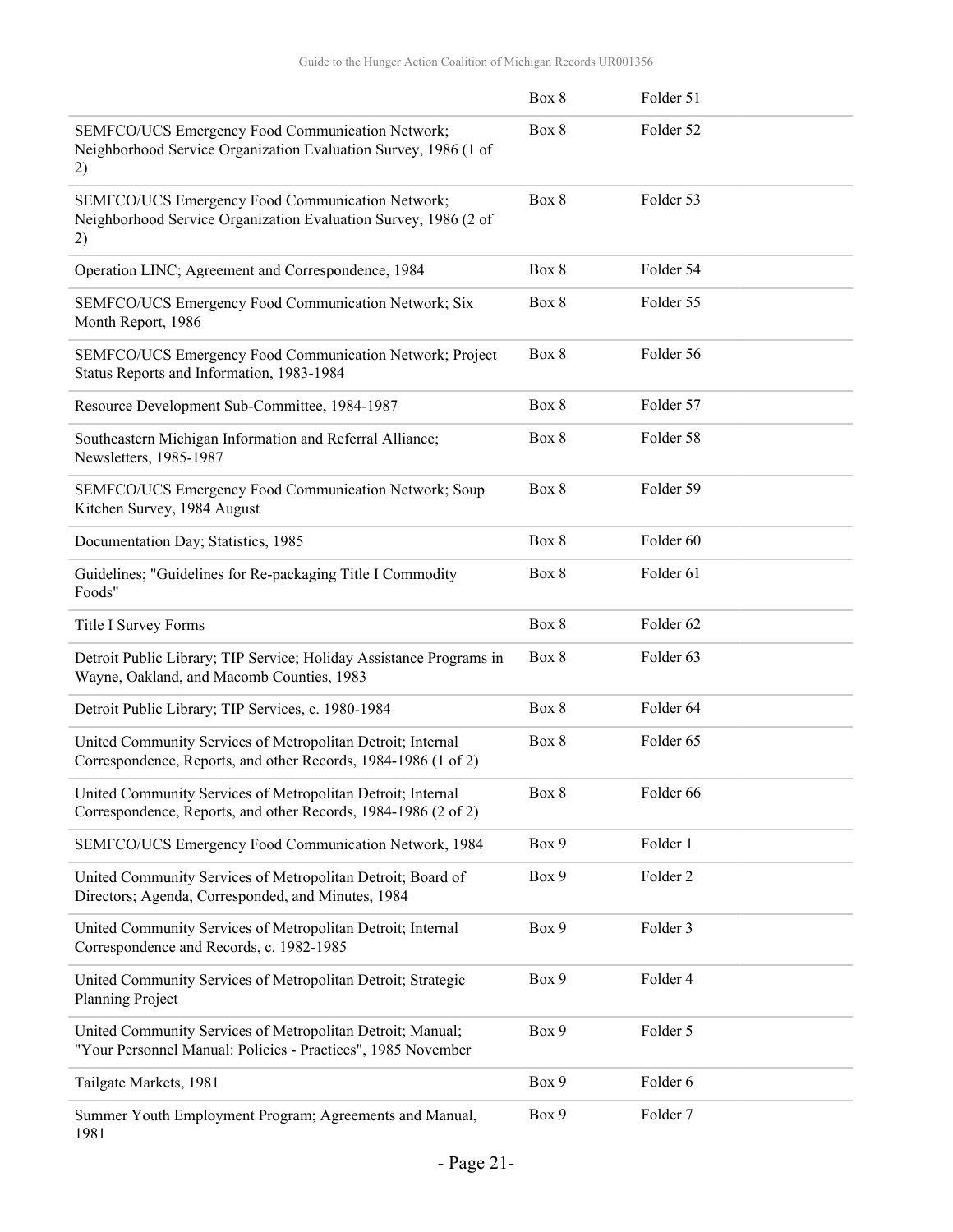| Task Forces; Correspondence and Notes, 1980                                                              | Box 9 | Folder 8             |
|----------------------------------------------------------------------------------------------------------|-------|----------------------|
| Report (Incomplete); Inner City Food Issues, 1980                                                        | Box 9 | Folder 9             |
| Trainings, 1981                                                                                          | Box 9 | Folder 10            |
| Federal Food Programs; Brochures, Flyers, and Publications,<br>1978-1981                                 | Box 9 | Folder 11            |
| Michigan Department of Social Services; Correspondence, Reports,<br>Statistics, and Survey, c. 1978-1981 | Box 9 | Folder 12            |
| Annual Report and Hunger Survey Statistics, 1980-1981                                                    | Box 9 | Folder 13            |
| Hunger Survey Responses and Tally Sheet, 1980-1981                                                       | Box 9 | Folder 14            |
| Needs Assessment Survey Results; Food and Nutrition Education,<br>1981                                   | Box 9 | Folder 15            |
| Mayor's Task Force on Hunger and Malnutrition; Correspondence;<br>Needs Assessment, 1980 February 12     | Box 9 | Folder 16            |
| Needs Assessment Survey Results; Food, 1981                                                              | Box 9 | Folder 17            |
| Michigan Department of Social Services; Reports; Statistics,<br>1980-1983 (1 of 3)                       | Box 9 | Folder 18            |
| Michigan Department of Social Services; Reports; Statistics,<br>1980-1983 (2 of 3)                       | Box 9 | Folder 19            |
| Michigan Department of Social Services; Reports; Statistics,<br>1980-1983 (3 of 3)                       | Box 9 | Folder 20            |
| Statistics; Health and School, c. 1981                                                                   | Box 9 | Folder 21            |
| Needs Assessment Survey; Food Sites Responses, 1981                                                      | Box 9 | Folder 22            |
| Needs Assessment Survey; Nutrition Sites Responses, 1981                                                 | Box 9 | Folder <sub>23</sub> |
| Hunger Program Survey, 1980                                                                              | Box 9 | Folder 24            |
| Mayor's Task Force on Hunger and Malnutrition; Needs Assessment<br>Survey; Hunger                        | Box 9 | Folder 25            |
| Needs Assessment; Population Statistics                                                                  | Box 9 | Folder 26            |
| Food Sites                                                                                               | Box 9 | Folder 27            |
| Poverty; Article; "The Permanent Depression", 1980                                                       | Box 9 | Folder 28            |
| Southeastern Michigan; Maps and Statistics, c. 1980                                                      | Box 9 | Folder 29            |
| Minutes, Newspaper Clippings (copies), Notes, and Publications, c.<br>1975-1978                          | Box 9 | Folder 30            |
| Slide Show Information; Livingston County, c. 1978-1980                                                  | Box 9 | Folder 31            |
| Slide Show Information; Macomb County, c. 1977-1980                                                      | Box 9 | Folder 32            |
| Slide Show Information; Oakland County, c. 1975-1980                                                     | Box 9 | Folder 33            |
| Slide Show Information; Monroe County, c. 1979-1980                                                      | Box 9 | Folder 34            |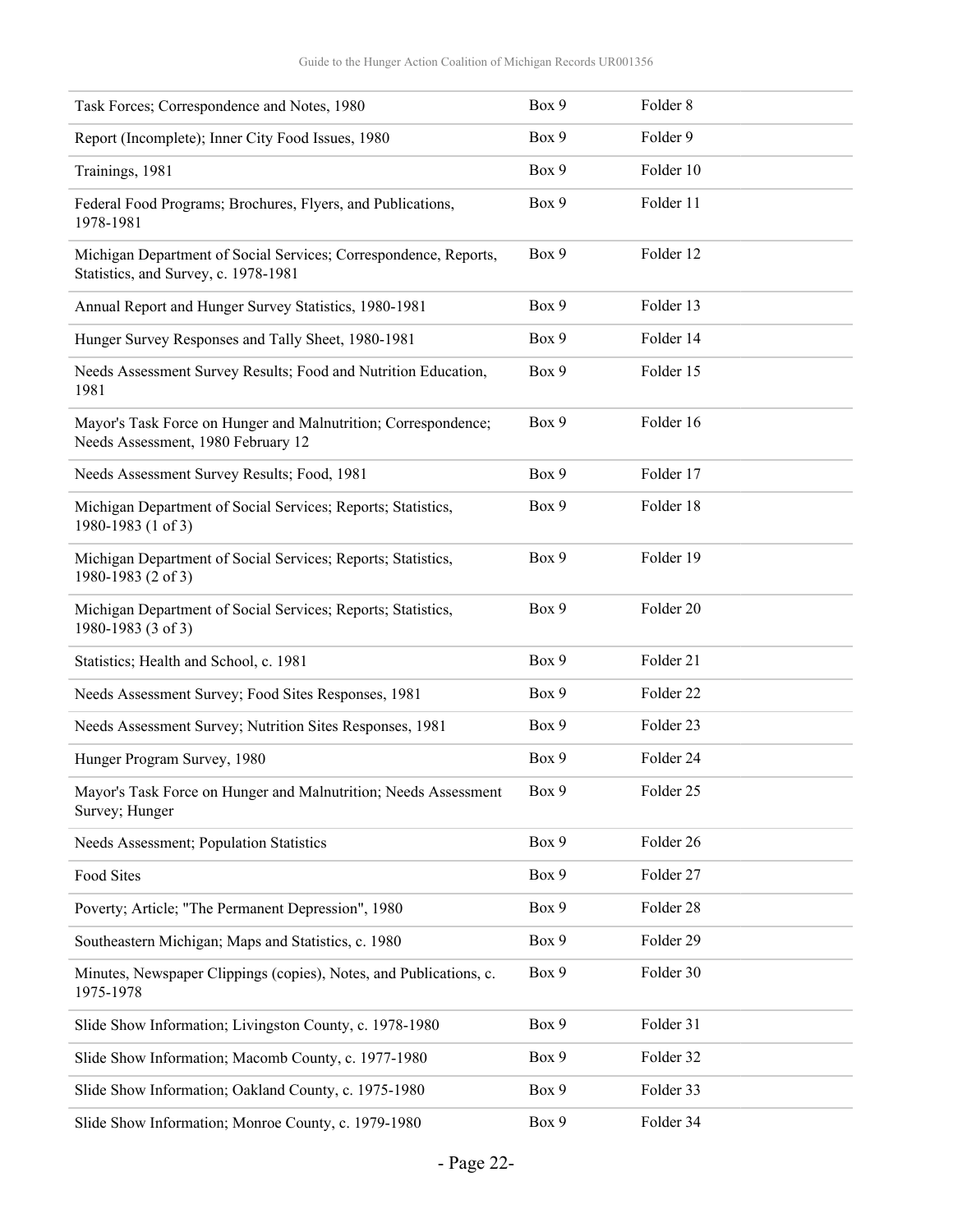| Slide Show Information; St. Clair Co., c. 1980                                                                      | Box 9         | Folder 35 |
|---------------------------------------------------------------------------------------------------------------------|---------------|-----------|
| Slide Show Information; Washtenaw County, c. 1977-1980                                                              | Box 9         | Folder 36 |
| Slide Show Information; Wayne County, c. 1978-1980                                                                  | Box 9         | Folder 37 |
| Cooperative Extension Service; Nutrition Education Program                                                          | Box 9         | Folder 38 |
| Michigan Coalition on Food and Nutrition; Attendance Charts,<br>Correspondence, Minutes, and Notes, 1982-1983       | Box 9         | Folder 39 |
| Emergency Food Providers, Food Programs, and Information;<br>Wayne County, c. 1980-1984                             | Box 9         | Folder 40 |
| Emergency Food Providers and Food Programs; Livingston County,<br>c. 1980-1983                                      | Box 9         | Folder 41 |
| Emergency Food Providers, Food Programs, and Information;<br>Macomb County, c. 1976-1984                            | Box 9         | Folder 42 |
| Emergency Food and Counseling Providers and Food Programs;<br>Monroe County, 1980-1984                              | Box 9         | Folder 43 |
| Emergency Food Providers, Food Programs, and Nutrition Hearings;<br>Oakland County, c. 1975-1985                    | Box 9         | Folder 44 |
| Emergency Food Providers, Task Force, and Food Programs; St.<br>Clair County, c. 1980-1982                          | Box 9         | Folder 45 |
| Emergency Food and Shelter Providers and Food Programs;<br>Washtenaw County, c. 1980-1981                           | Box 9         | Folder 46 |
| Michigan Department of Social Services; Forms, Information, and<br>Publications, 1972-1982                          | Box 9         | Folder 47 |
| Food, Health, and other Services; Brochures and Information;<br>Wayne County and Detroit, c. 1978-1986              | Box 9         | Folder 48 |
| Food, Health, and other Services; Brochures and Information;<br>Macomb County, c. 1980-1981                         | Box 9         | Folder 49 |
| Food, Health, and other Services; Brochures; Monroe County, c.<br>1980                                              | Box 9         | Folder 50 |
| Food, Health, and other Services; Brochures and Flyers; Oakland<br>County                                           | Box 9         | Folder 51 |
| Food and other Services; Brochures and Flyer; St. Clair County, c.<br>1980                                          | Box 9         | Folder 52 |
| Food, Health, and other Services; Brochures and Flyers; Washtenaw<br>County, c. 1979-1981                           | Box 9         | Folder 53 |
| Michigan Department of Labor and U.S. Department of Housing<br>and Urban Development; Brochure and Booklet, c. 1979 | <b>Box 10</b> | Folder 1  |
| Newsletter and Newspaper Clippings; Military Spending<br>Commentary                                                 | <b>Box 10</b> | Folder 2  |
| Food, Employment, and other Services; Brochures and Information,<br>c. 1978-1985                                    | Box 10        | Folder 3  |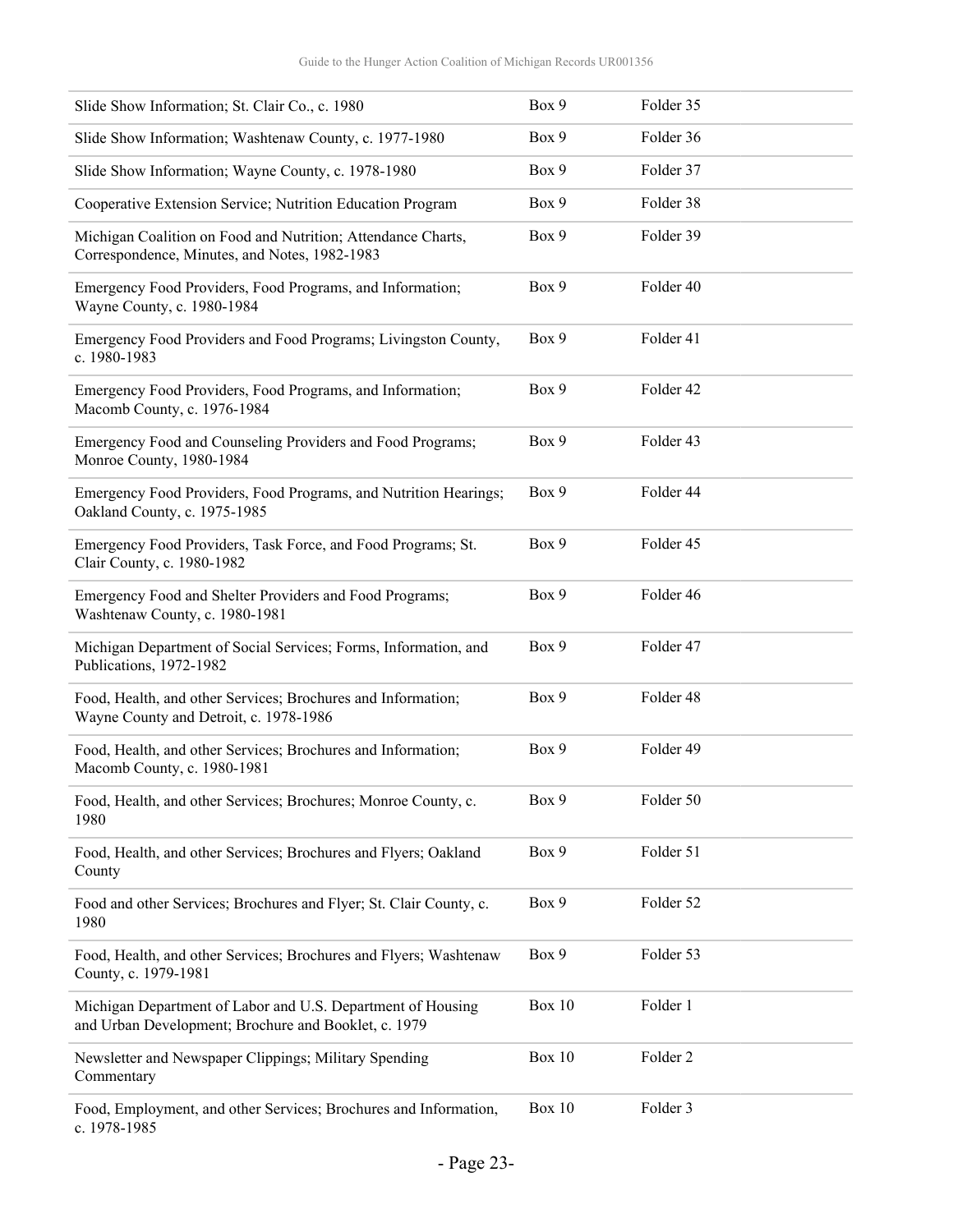| SEMFCO/UCS Emergency Food Communication Network,<br>1982-1984 (1 of 3)                                      | Box 10        | Folder 4            |
|-------------------------------------------------------------------------------------------------------------|---------------|---------------------|
| SEMFCO/UCS Emergency Food Communication Network,<br>1982-1984 (2 of 3)                                      | Box 10        | Folder 5            |
| SEMFCO/UCS Emergency Food Communication Network,<br>1982-1984 (3 of 3)                                      | Box 10        | Folder <sub>6</sub> |
| SEMFCO/UCS Emergency Food Communication Network,<br>1983-1984                                               | Box 10        | Folder 7            |
| FEMA, c. 1983-1984                                                                                          | Box 10        | Folder 8            |
| Emergency Food Providers Task Force; Reorganization, c.<br>1982-1984                                        | <b>Box 10</b> | Folder 9            |
| Coalition to Improve Maternal and Infant Health in Southeast<br>Detroit; Minutes and Report, 1984-1985      | Box 10        | Folder 10           |
| "Surviving the Crisis" Training; Evaluations and Sign-In Sheets,<br>1982 November 6                         | <b>Box 10</b> | Folder 11           |
| Boy Scouts - Good Turn Food Drive, 1982-1984                                                                | Box 10        | Folder 12           |
| Food Stamps and Pantry Trainings; Flyer and Sign-In Sheets,<br>1984-1985                                    | <b>Box 10</b> | Folder 13           |
| Emergency Needs Program Training, 1985 March                                                                | Box 10        | Folder 14           |
| Expedited Food Stamps and Food Stamps Trainings; Flyers,<br>Registration Forms, and Sign-In Sheets, c. 1984 | Box 10        | Folder 15           |
| School Lunch Verification, 1983                                                                             | Box 10        | Folder 16           |
| School Food Service Program Survey, 1983                                                                    | <b>Box 10</b> | Folder 17           |
| Workfare Project, c. 1983                                                                                   | Box 10        | Folder 18           |
| "Surviving the Crisis" Training, 1982                                                                       | Box 10        | Folder 19           |
| Food Pantry and Issues Training; Benton Harbor, 1982                                                        | <b>Box 10</b> | Folder 20           |
| State Emergency Program, 1982-1983                                                                          | <b>Box 10</b> | Folder 21           |
| Let Them Eat Cake Sale; Organizing Information                                                              | <b>Box 10</b> | Folder 22           |
| "Surviving the Crisis" Training; Brochure and Registration Forms,<br>1982                                   | <b>Box 10</b> | Folder 23           |
| Food Stamps Survey; Responses                                                                               | <b>Box 10</b> | Folder 24           |
| Food Stamps Survey; Instructions and Form                                                                   | <b>Box 10</b> | Folder 25           |
| Monitoring Training Materials, c. 1979-1981                                                                 | <b>Box 10</b> | Folder 26           |
| Training Series, 1980-1981 (1 of 2)                                                                         | <b>Box 10</b> | Folder 27           |
| Training Series, 1980-1981 (2 of 2)                                                                         | <b>Box 10</b> | Folder 28           |
| Calendars, 1980-1983                                                                                        | <b>Box 10</b> | Folder 29           |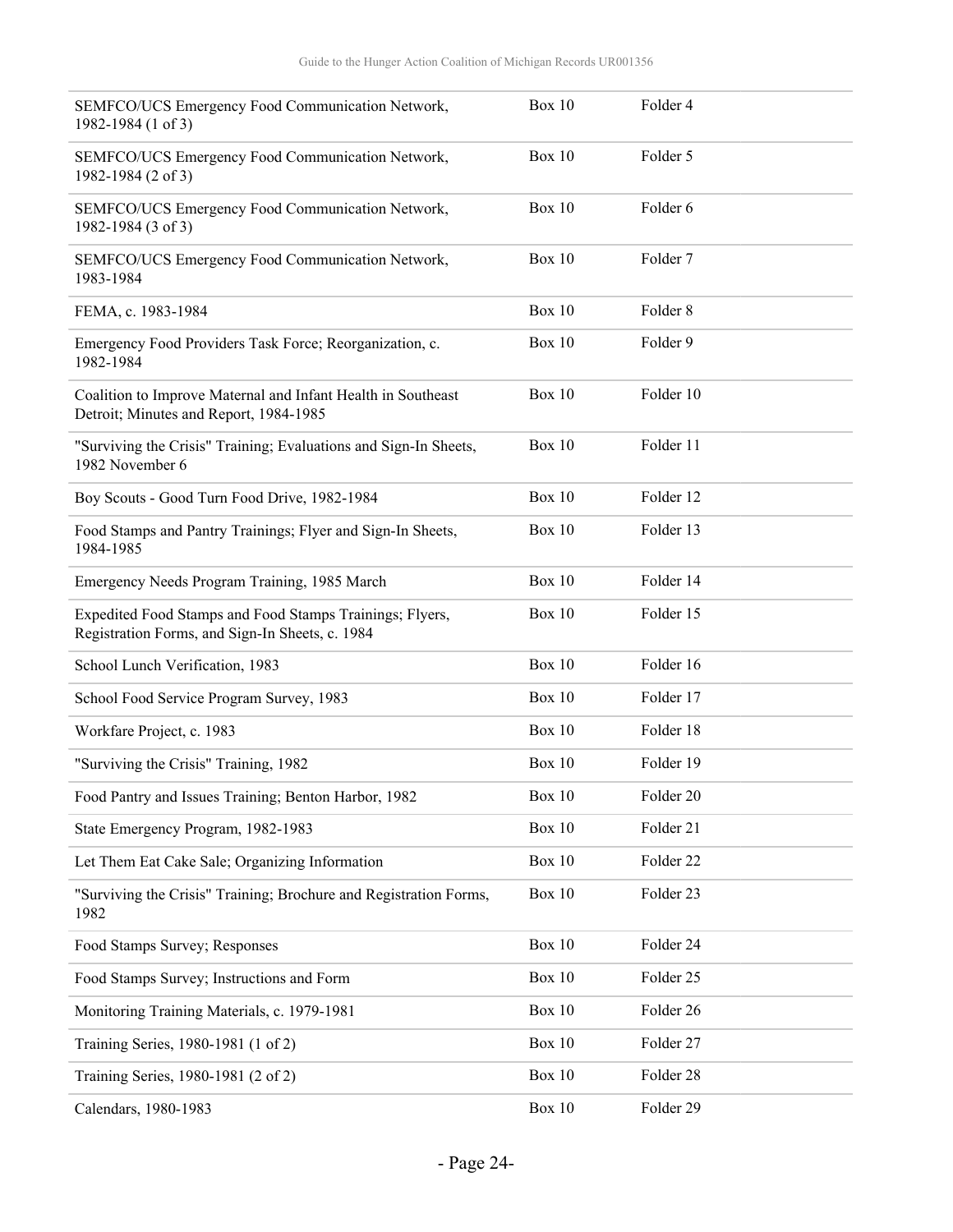| Surplus Cheese Distribution, 1982                                                                                    | <b>Box 10</b> | Folder 30           |
|----------------------------------------------------------------------------------------------------------------------|---------------|---------------------|
| Surplus Cheese Distribution; Group Requests, 1982                                                                    | <b>Box 10</b> | Folder 31           |
| Surplus Cheese Distribution; Legal Documents and Exhibits and<br>Related Materials, 1982                             | <b>Box 10</b> | Folder 32           |
| Surplus Cheese Distribution; Liability and Voucher Forms, 1982                                                       | <b>Box 10</b> | Folder 33           |
| Surplus Cheese Distribution; Round 2 and 3, 1982                                                                     | <b>Box 10</b> | Folder 34           |
| United Community Services of Metropolitan Detroit; Emergency<br>Services Staff Team, 1984                            | <b>Box 10</b> | Folder 35           |
| Detroit Division Emergency Services Task Force, c. 1983-1986                                                         | Box 11        | Folder 1            |
| United Community Services of Metropolitan Detroit; Internal<br>Correspondence, 1985-1986                             | Box 11        | Folder <sub>2</sub> |
| United Community Services of Metropolitan Detroit; Brochure,<br>Bulletin, and Newsletters, c. 1985-1986              | Box 11        | Folder 3            |
| United Community Services of Metropolitan Detroit;<br>Correspondence, Reports, and Survey, c. 1985-1986              | Box 11        | Folder 4            |
| United Community Services of Metropolitan Detroit; Personnel<br>Manual and Related Materials, 1985                   | Box 11        | Folder 5            |
| United Community Services of Metropolitan Detroit; "Creative<br>Partnerships in Meeting Community Needs" Forum, 1984 | Box 11        | Folder 6            |
| Food Providers Survey; Responses, 1982                                                                               | Box 11        | Folder 7            |
| Detroit Area Organizations; Services Provided and Contact<br>Information                                             | <b>Box 11</b> | Folder 8            |
| Food Providers Survey; Responses; Emergency Food Provider<br>Information, 1982-1983                                  | Box 11        | Folder 9            |
| Food Providers Survey; Results and Cluster A Responses, 1982                                                         | Box 11        | Folder 10           |
| Food Providers Survey; Cluster B Responses, 1982                                                                     | Box 11        | Folder 11           |
| Food Providers Survey; Cluster C Responses, 1982                                                                     | Box 11        | Folder 12           |
| Food Providers Survey; Cluster D Responses, 1982                                                                     | Box 11        | Folder 13           |
| Food Providers Survey; Cluster E Responses, 1982                                                                     | Box 11        | Folder 14           |
| Food Providers Survey; Cluster F Responses, 1982                                                                     | Box 11        | Folder 15           |
| Food Providers Survey; Cluster G Responses, 1982                                                                     | Box 11        | Folder 16           |
| Food Providers Survey; Cluster I Responses, 1982                                                                     | Box 11        | Folder 17           |
| Food Providers Survey; Cluster J Responses, 1982                                                                     | Box 11        | Folder 18           |
| Food Providers Survey; Cluster K Responses, 1982                                                                     | Box 11        | Folder 19           |
| Food Providers Survey; Responses, 1982                                                                               | Box 11        | Folder 20           |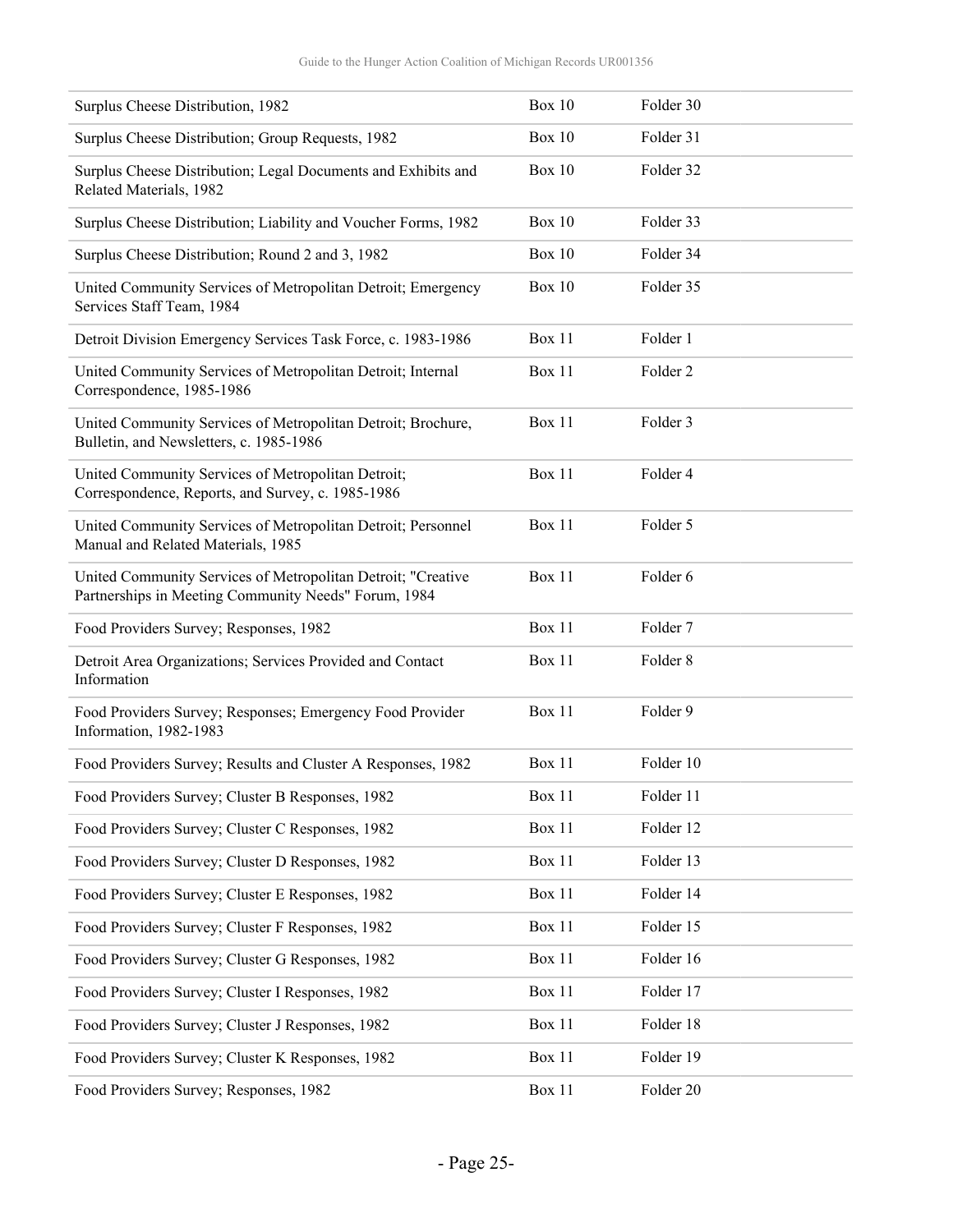| Biersdorf, Ruth Ford; Correspondence, Notes, and Reports,<br>1984-1985                                        | Box 11        | Folder 21           |
|---------------------------------------------------------------------------------------------------------------|---------------|---------------------|
| Biersdorf, Ruth Ford; Correspondence, 1984                                                                    | Box 11        | Folder 22           |
| Food Providers Survey; Responses; Outer Wayne County, 1982                                                    | Box 11        | Folder 23           |
| Detroit Area Emergency Food Providers Telephone Survey;<br>Responses and Results, 1983 (1 of 2)               | Box 11        | Folder 24           |
| Detroit Area Emergency Food Providers Telephone Survey;<br>Responses and Results, 1983 (2 of 2)               | Box 11        | Folder 25           |
| Documentation Day; Record Forms, 1985 February (1 of 2)                                                       | Box 11        | Folder 26           |
| Documentation Day; Record Forms, 1985 February (2 of 2)                                                       | <b>Box 11</b> | Folder 27           |
| Communication/Information System for the Unemployed, Wayne<br>State University The Working Channel, 1984      | Box 11        | Folder 28           |
| Materials for Funding/Information Packets, c. 1979-1980                                                       | <b>Box 11</b> | Folder 29           |
| Mayor's Emergency Relief Committee, 1984-1985                                                                 | Box 11        | Folder 30           |
| U.S. Committee for UNICEF, 1985                                                                               | Box 11        | Folder 31           |
| Greater Detroit Chamber of Commerce; Community Action Plan on<br>Hunger and Task Force, c. 1984-1985 (1 of 2) | Box 11        | Folder 32           |
| Greater Detroit Chamber of Commerce; Community Action Plan on<br>Hunger and Task Force, c. 1984-1985 (2 of 2) | Box 11        | Folder 33           |
| United Community Services of Metropolitan Detroit, 1980-1985                                                  | Box 11        | Folder 34           |
| SEMFCO/UCS Emergency Food Communication Network and<br>Consultation, 1982-1985                                | Box 11        | Folder 35           |
| SEMFCO/UCS Emergency Food Communication Network; Jobs,<br>1983                                                | Box 11        | Folder 36           |
| Communication Network Sub-Committee, c. 1982-1983                                                             | Box 11        | Folder 37           |
| SEMFCO/UCS Joint Venture; Correspondence and Notes, c. 1982                                                   | Box 11        | Folder 38           |
| SEMFCO/UCS Emergency Food Communication Network,<br>1983-1985 (1 of 3)                                        | Box 11        | Folder 39           |
| SEMFCO/UCS Emergency Food Communication Network,<br>1983-1985 (2 of 3)                                        | Box 11        | Folder 40           |
| SEMFCO/UCS Emergency Food Communication Network,<br>1983-1985 (3 of 3)                                        | <b>Box 12</b> | Folder 1            |
| Michigan League for Human Services; Application and Program,<br>1984                                          | <b>Box 12</b> | Folder <sub>2</sub> |
| Metropolitan Detroit Welfare Reform Coalition; Human Needs<br>Conference, c. 1980-1985 (1 of 2)               | <b>Box 12</b> | Folder 3            |
| Metropolitan Detroit Welfare Reform Coalition; Human Needs<br>Conference, c. 1980-1985 (2 of 2)               | <b>Box 12</b> | Folder 4            |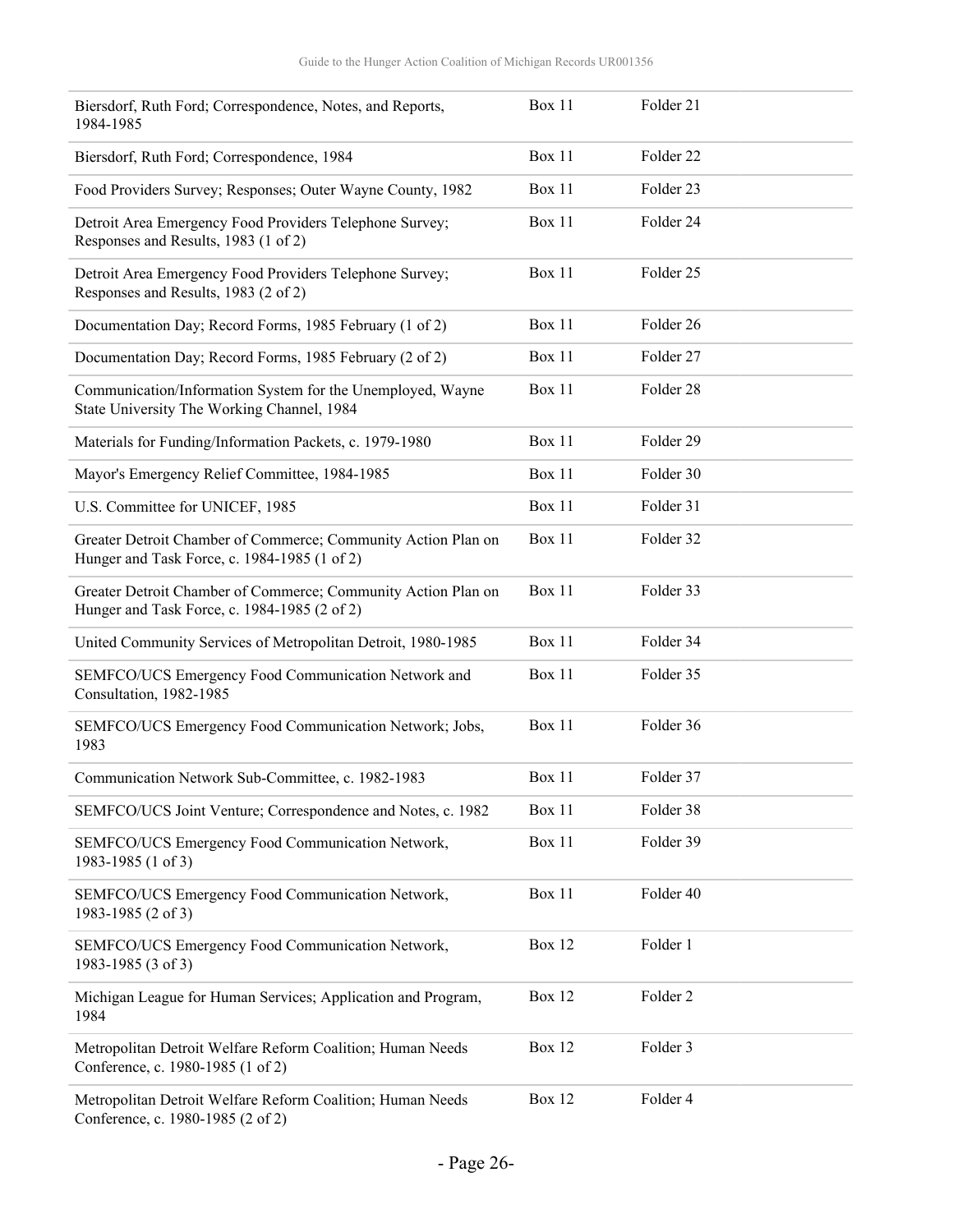| Metropolitan Detroit Welfare Reform Coalition; Human Needs<br>Conference, c. 1984-1985                | <b>Box 12</b> | Folder 5  |
|-------------------------------------------------------------------------------------------------------|---------------|-----------|
| World Food Day, c. 1982-1984                                                                          | <b>Box 12</b> | Folder 6  |
| Farm Issues, 1975-1985 (1 of 2)                                                                       | <b>Box 12</b> | Folder 7  |
| Farm Issues, 1975-1985 (2 of 2)                                                                       | <b>Box 12</b> | Folder 8  |
| Farm Issues, 1978-1982 (1 of 2)                                                                       | <b>Box 12</b> | Folder 9  |
| Farm Issues, 1978-1982 (2 of 2)                                                                       | <b>Box 12</b> | Folder 10 |
| Food Issues; Small Group Sessions, 1978-1980                                                          | <b>Box 12</b> | Folder 11 |
| Surplus Cheese Distribution; Round 2, 1981-1982                                                       | Box 12        | Folder 12 |
| Surplus Cheese Distribution; Michigan Department of Education<br>Report and Related Papers, 1981-1982 | <b>Box 12</b> | Folder 13 |
| Surplus Cheese Distribution; Round 3, 1982                                                            | <b>Box 12</b> | Folder 14 |
| Surplus Cheese Distribution; Round 3; Reports, 1982                                                   | Box 12        | Folder 15 |
| Surplus Cheese Distribution; Articles, Correspondence, and Notes,<br>1981-1982                        | <b>Box 12</b> | Folder 16 |
| Surplus Cheese Distribution, 1982                                                                     | <b>Box 12</b> | Folder 17 |
| Surplus Cheese Distribution; Correspondence and Reports, 1982                                         | Box 12        | Folder 18 |
| Surplus Cheese Distribution, 1982                                                                     | <b>Box 12</b> | Folder 19 |
| Surplus Cheese Distribution; Correspondence, Forms, and Notes,<br>1982                                | <b>Box 12</b> | Folder 20 |
| Surplus Cheese Distribution; Notes                                                                    | <b>Box 12</b> | Folder 21 |
| Surplus Cheese Distribution; Round 3; Requests, 1982                                                  | Box 12        | Folder 22 |
| Surplus Cheese Distribution; Round 2 and 3; New Groups, 1982                                          | Box 12        | Folder 23 |
| Surplus Cheese Distribution; Round 2 and 3; New Groups,<br>1981-1982                                  | <b>Box 12</b> | Folder 24 |
| Surplus Cheese Distribution; Round 2; Reports, 1982                                                   | <b>Box 12</b> | Folder 25 |
| Surplus Cheese Distribution; Round 2; Voucher Forms, 1982                                             | <b>Box 12</b> | Folder 26 |
| Surplus Cheese Distribution; Round 1; Reports, 1982                                                   | <b>Box 12</b> | Folder 27 |
| Surplus Cheese Distribution; Round 2 and 3; Requests, 1982                                            | <b>Box 12</b> | Folder 28 |
| Surplus Cheese Distribution; Round 1; Estimate Sheets, 1982                                           | <b>Box 12</b> | Folder 29 |
| Surplus Cheese Distribution; Round 1; Evaluations, 1982                                               | <b>Box 12</b> | Folder 30 |
| Surplus Cheese Distribution; Contracts, 1982                                                          | <b>Box 12</b> | Folder 31 |
| Surplus Cheese Distribution; Round 1; Survey Forms, 1982                                              | <b>Box 12</b> | Folder 32 |
| Surplus Cheese Distribution, 1982                                                                     | <b>Box 12</b> | Folder 33 |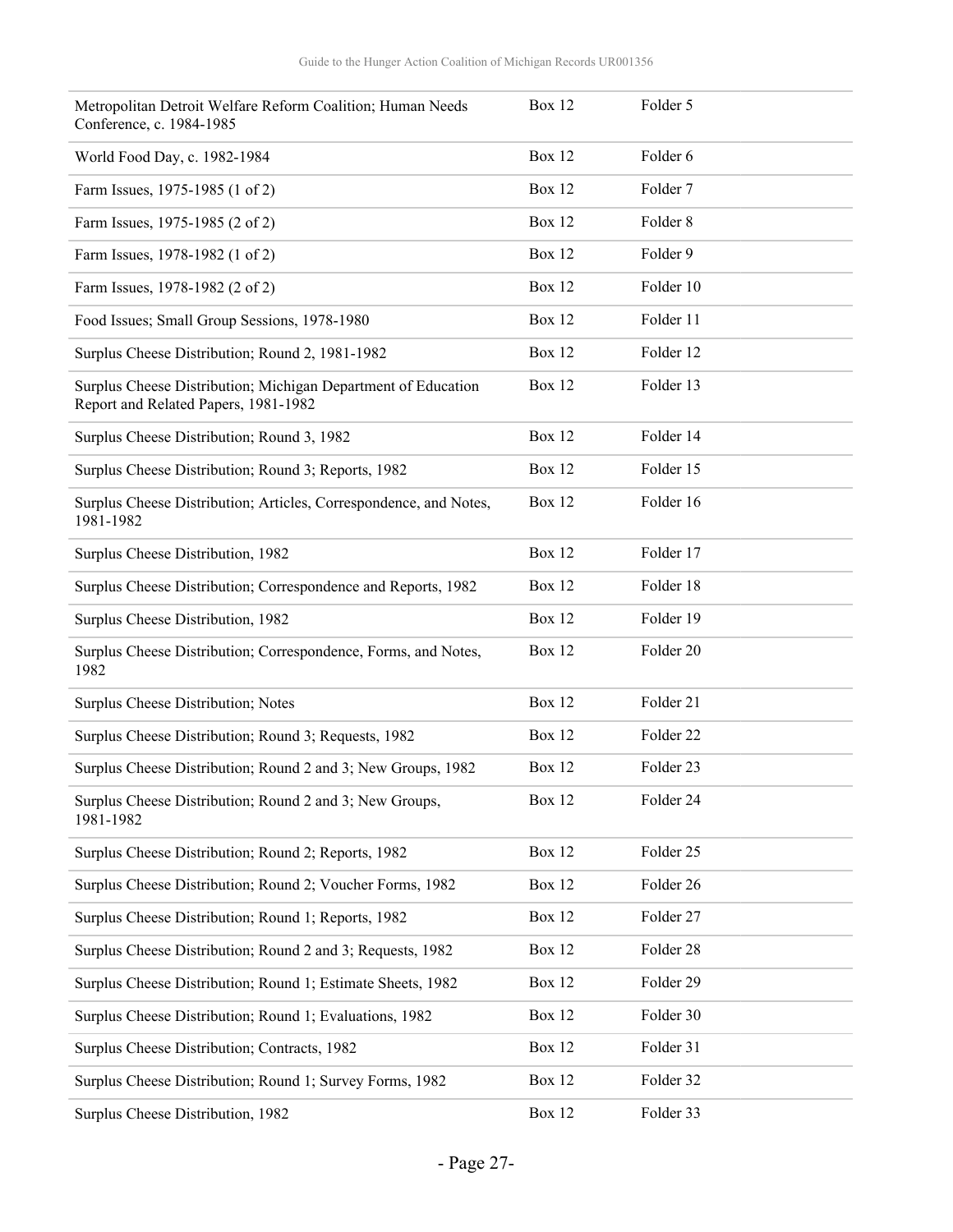| Detroit Repertory Theatre, 1984-1987                                                       | <b>Box 12</b> | Folder 34           |
|--------------------------------------------------------------------------------------------|---------------|---------------------|
| SEMFCO/UCS Emergency Food Communication Network,<br>1985-1986 (1 of 2)                     | <b>Box 12</b> | Folder 35           |
| SEMFCO/UCS Emergency Food Communication Network,<br>1985-1986 (2 of 2)                     | <b>Box 12</b> | Folder 36           |
| SEMFCO/UCS Emergency Food Communication Network,<br>1984-1985 (1 of 3)                     | <b>Box 13</b> | Folder 1            |
| SEMFCO/UCS Emergency Food Communication Network,<br>1984-1985 (2 of 3)                     | <b>Box 13</b> | Folder <sub>2</sub> |
| SEMFCO/UCS Emergency Food Communication Network,<br>1984-1985 (3 of 3)                     | <b>Box 13</b> | Folder 3            |
| Food Stamp Training, 1985 November 1                                                       | <b>Box 13</b> | Folder 4            |
| Michigan Food System Conference, 1979-1980 (1 of 2)                                        | <b>Box 13</b> | Folder 5            |
| Michigan Food System Conference, 1979-1980 (2 of 2)                                        | <b>Box 13</b> | Folder 6            |
| Gleaning Training, 1986 September 25-26                                                    | <b>Box 13</b> | Folder 7            |
| Gleaning Legislation and Organizations, c. 1979-1985                                       | <b>Box 13</b> | Folder <sub>8</sub> |
| Farm Issues; Articles and Newsletters, c. 1979-1984 (1 of 2)                               | <b>Box 13</b> | Folder 9            |
| Farm Issues; Articles and Newsletters, c. 1979-1984 (2 of 2)                               | <b>Box 13</b> | Folder 10           |
| Legislation Issues; Welfare Cuts, c. 1984-1985                                             | <b>Box 13</b> | Folder 11           |
| Greater Detroit Chamber of Commerce; Leadership Detroit,<br>1984-1985                      | <b>Box 13</b> | Folder 12           |
| Convocation on the Urban Church, 1984                                                      | <b>Box 13</b> | Folder 13           |
| American Friends Service Committee, 1984-1985                                              | <b>Box 13</b> | Folder 14           |
| Michigan Agenda, c. 1983-1985                                                              | <b>Box 13</b> | Folder 15           |
| Michigan Council of Churches, 1977-1985                                                    | <b>Box 13</b> | Folder 16           |
| Church World Service/CROP; Newsletters; "Michigan Seeds", 1984                             | Box 13        | Folder 17           |
| Central America Weeks and Related Materials, 1982-1985                                     | Box 13        | Folder 18           |
| Budget, Constitution and By-Laws, Flyers, Newsletters, and<br>Reports, 1979-1988           | Box 13        | Folder 19           |
| Global Food Crisis; Africa, c. 1981-1985                                                   | <b>Box 13</b> | Folder 20           |
| Global Food Crisis; Africa; United Methodist Committee on Relief                           | Box 13        | Folder 21           |
| Background Information, Constitution and By-Laws, and Reports, c.<br>1977-1981             | <b>Box 13</b> | Folder 22           |
| Newspaper; "Breadlines", 1988 February                                                     | Box 13        | Folder 23           |
| Hunger Action Coalition for Southeast Michigan and SEMFCO;<br>Administrative Records, 1988 | <b>Box 13</b> | Folder 24           |